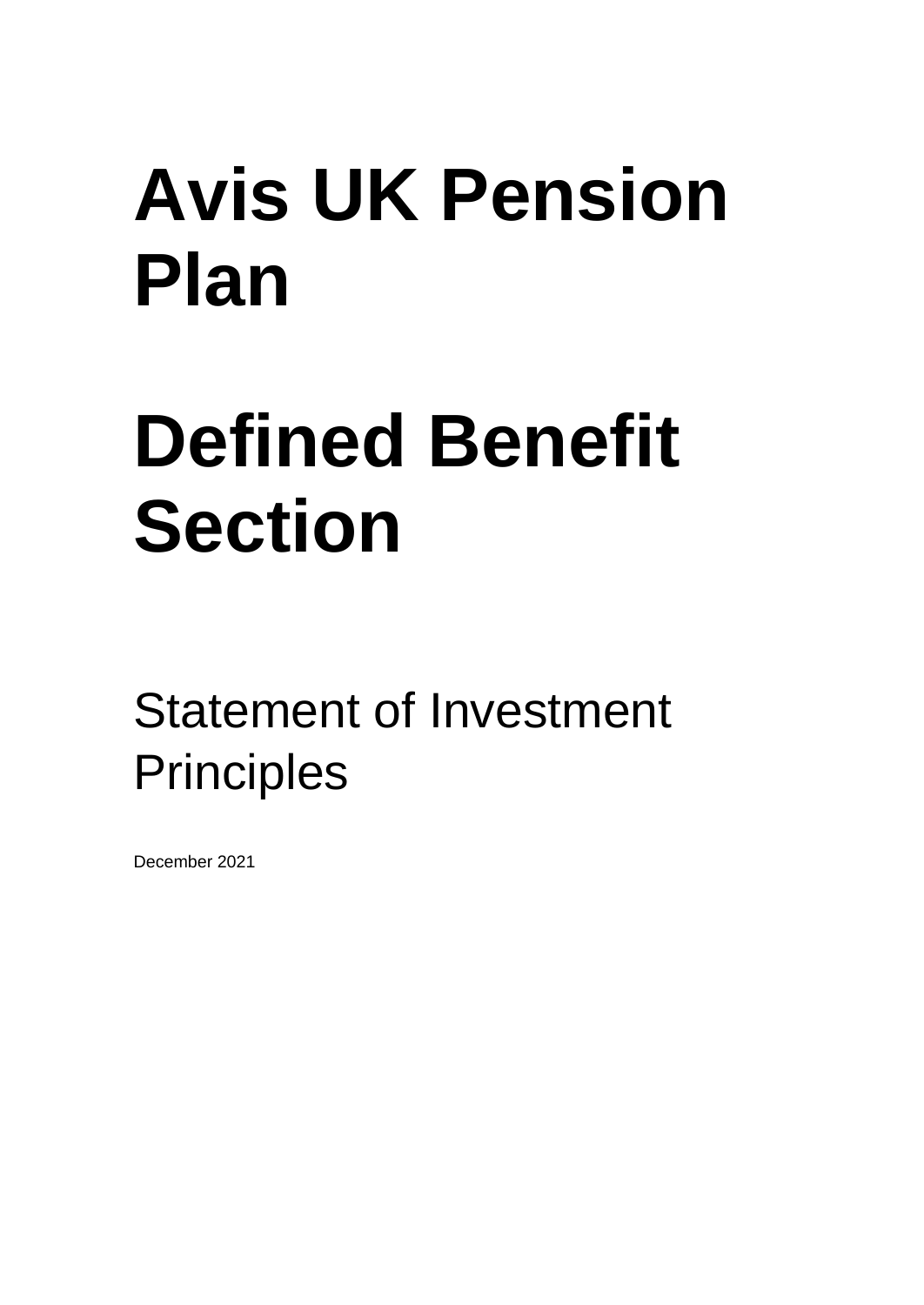## **Preface**

#### **Scheme background**

This Statement of Investment Principles (the 'SIP') details the principles governing investment decisions for the Avis UK Pension Plan (the 'Plan').

The Plan operates for the exclusive purpose of providing retirement and death benefits to eligible participants and beneficiaries, and provides benefits calculated on a defined benefit (DB) basis. The Plan is closed to new entrants.

#### **Regulatory requirements and considerations**

Under the Pensions Act 1995 (the 'Act') and subsequent legislation, principally the Occupational Pension Schemes (Investment) Regulations 2005 (the 'Investment Regulations'), the Trustee must secure that a written statement of the principles governing investment decisions is prepared and maintained for the Plan.

This SIP also reflects the Myners principles for institutional investment decision-making, which require Trustee Boards to act in a transparent and responsible manner.

The Trustee is responsible for all aspects of the operation of the Plan including this SIP.

In agreeing their investment strategy, the Trustee has had regard to:

- The requirements of the Act concerning suitability and diversification of investments and the Trustee will consider those requirements on any review of this SIP or any change in the investment policy.
- The requirement of the Investment Regulations: in particular that assets held to cover the Plan's technical provisions must also be invested in a manner appropriate to the nature and duration of the expected future retirement benefits payable under the Plan.
- In respect of the additional voluntary contribution (AVC) arrangements provided on a money-purchase basis, the Trustee has taken into account the requirements and recommendations within the Pensions Regulator's code of practice 13: Governance and administration of occupational trust-based schemes providing money purchase benefits and regulatory guidance. Information on the Trustees' approach to investment matters within the AVC arrangements is included within this SIP.

#### **Responsibilities and appointments**

Only persons or organisations with the necessary skills, information and resources are actively involved in taking investment decisions affecting the Plan. The Trustee draws on the expertise of external persons and organisations including the investment consultant, investment managers and the Scheme Actuary. Full details are set out in this SIP.

#### **Consultation**

In accordance with the Act, the Trustee has obtained and considered written advice from Buck Consultants (Administration & Investment) Limited (the investment consultant) prior to the preparation (or revision) of this SIP and has consulted the Sponsoring Employer.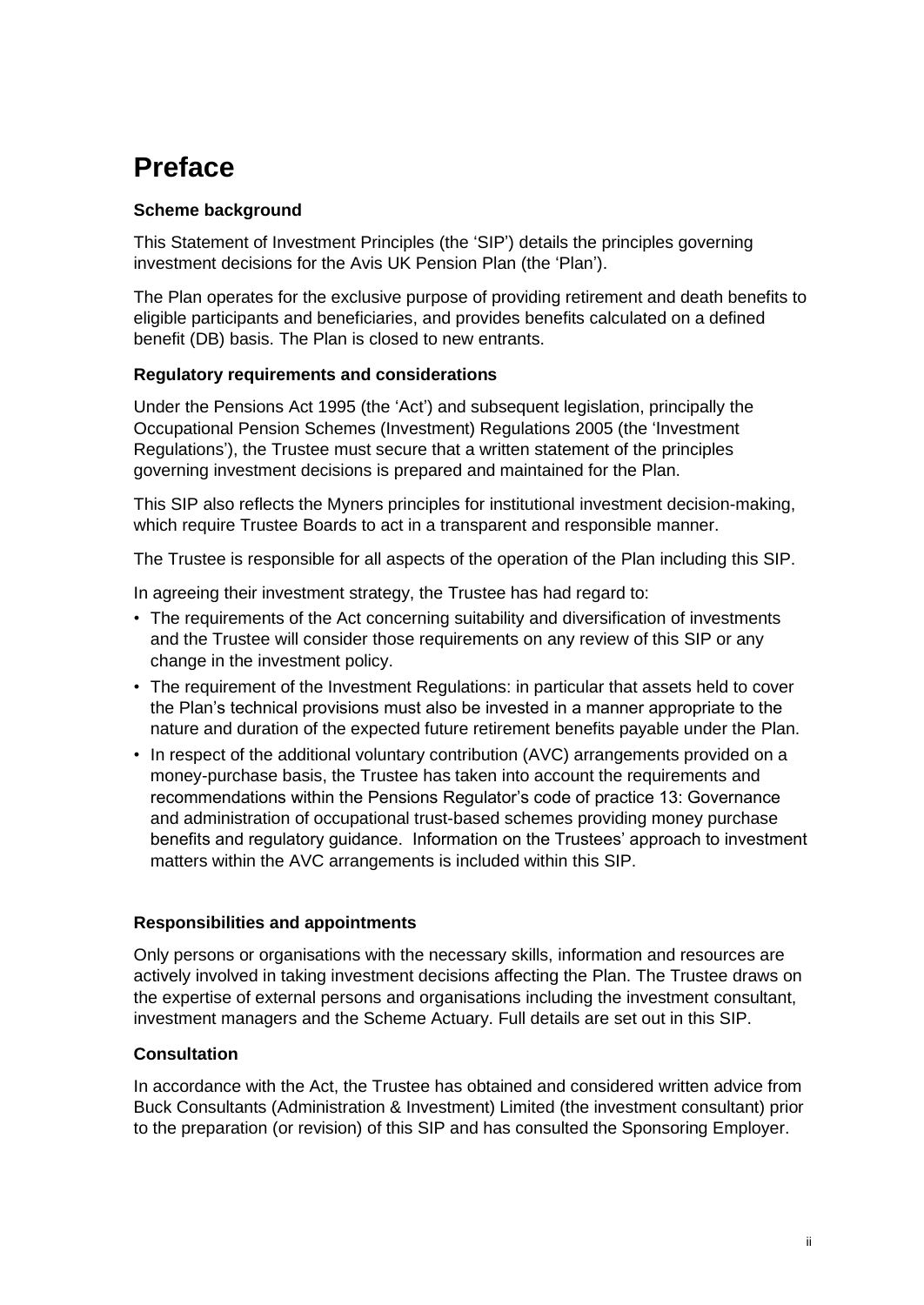This SIP was provided to the Plan's investment managers for comment at the preparation stage and they are expected to act in line with the guidelines and constraints set out in their appointment documentation.

#### **History and review**

The Trustee will review this SIP at least every three years and without delay after each significant change in investment policy, taking note of any changes in the Plan's liabilities. Once agreed, and after consultation with the Sponsoring Employer, a copy of this SIP will be given to the Scheme Actuary and will be made available to Plan members on request.

## **Contents**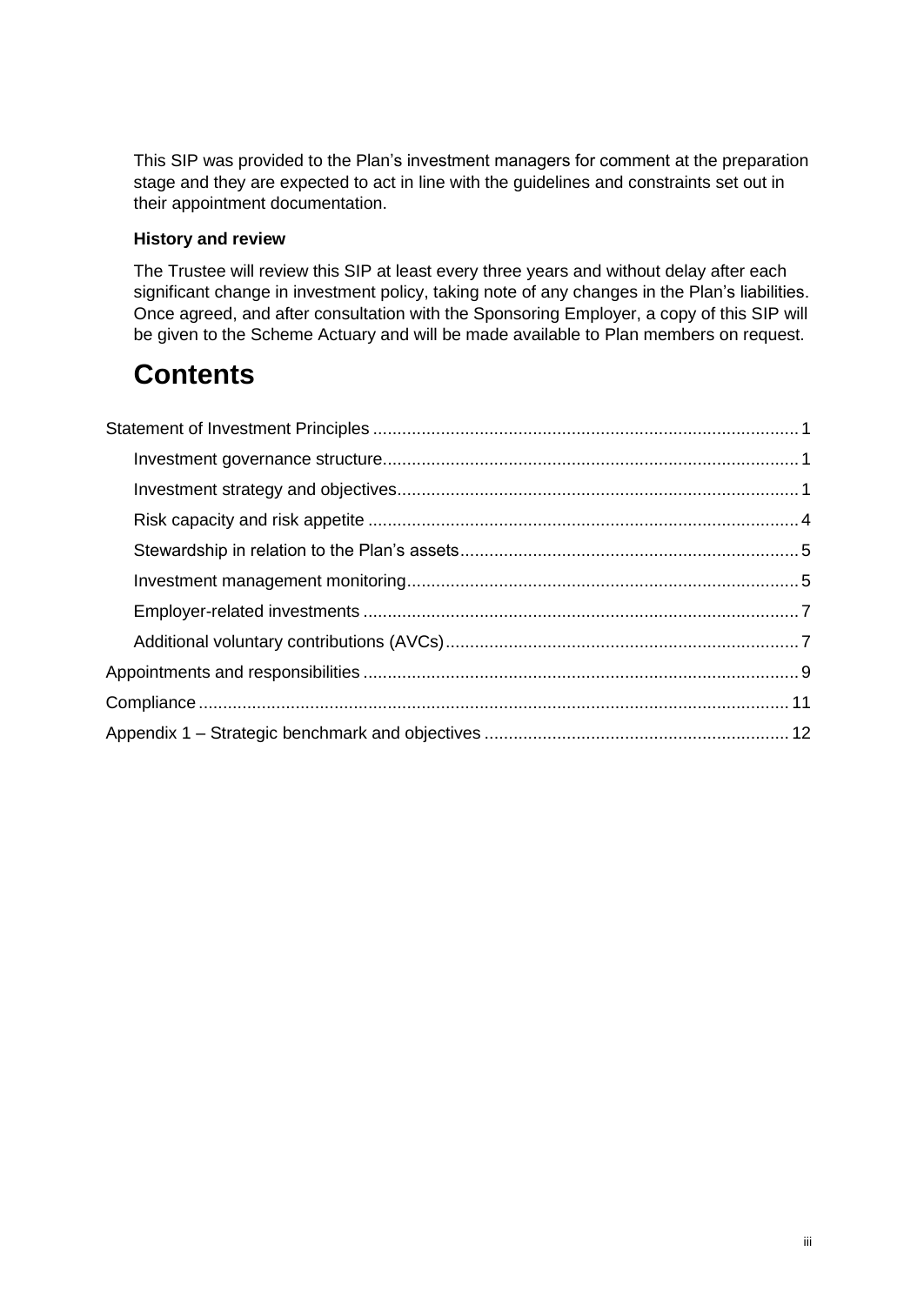## <span id="page-3-0"></span>**Statement of Investment Principles**

#### <span id="page-3-1"></span>**Investment governance structure**

The Trustee has formed a Joint Investment Committee ('JIC') comprising Trustee representatives and representatives of the Sponsoring Employer. The JIC may take decisions regarding the implementation of the Trustee's investment policy as recorded in the SIP, but may not modify the Trustee's investment policy. All decisions taken by the JIC must be ratified during a Trustee only section of a JIC meeting, excluding representatives of the Sponsoring Employer. The Trustee has agreed, and may amend from time to time, the Terms of Reference for the JIC.

All investment decisions relating to the Plan are under the control of the Trustee Board without constraint by the Sponsoring Employer. The Trustee will consult with the Sponsoring Employer when changing this SIP.

All day-to-day investment decisions are delegated to properly qualified and authorised investment managers of pension scheme portfolios. The Trustee purchased a buy-in policy with Just Retirement in June 2017. For the remaining assets, the Trustee has decided to invest primarily in pooled funds. For some of these, investment management agreements and/or an insurance contract have been exchanged with the investment managers. For others, the Trustee has subscribed to a fund based on the prospectus or other governing documentation. The managers are reviewed from time-to-time to ensure that the manner in which they make investments on behalf of the Trustee Board is suitable for the Plan, and appropriately diversified.

#### <span id="page-3-2"></span>**Investment strategy and objectives**

The Plan's investment strategy has been agreed by the Trustee having taken advice from the investment consultant in relation to the suitability of investments and the need to diversify and takes due account of the Plan's liability profile along with the level of disclosed surplus or deficit.

The agreed investment strategy is based on an analysis of the Plan's liability profile, the required investment return and the returns expected from the various asset classes over the long-term. Long-term returns from equities are expected to exceed the returns from bonds and cash, although returns and capital values may demonstrate higher volatility. The Trustee is prepared to accept this higher volatility in order to aim to achieve the overall investment objectives.

The Trustee's primary objectives are:

- To provide appropriate security for all beneficiaries.
- To achieve long-term growth sufficient to provide the benefits from the Plan.
- To achieve an appropriate balance between risk and return with regards to the cost of the Plan and the security of the benefits.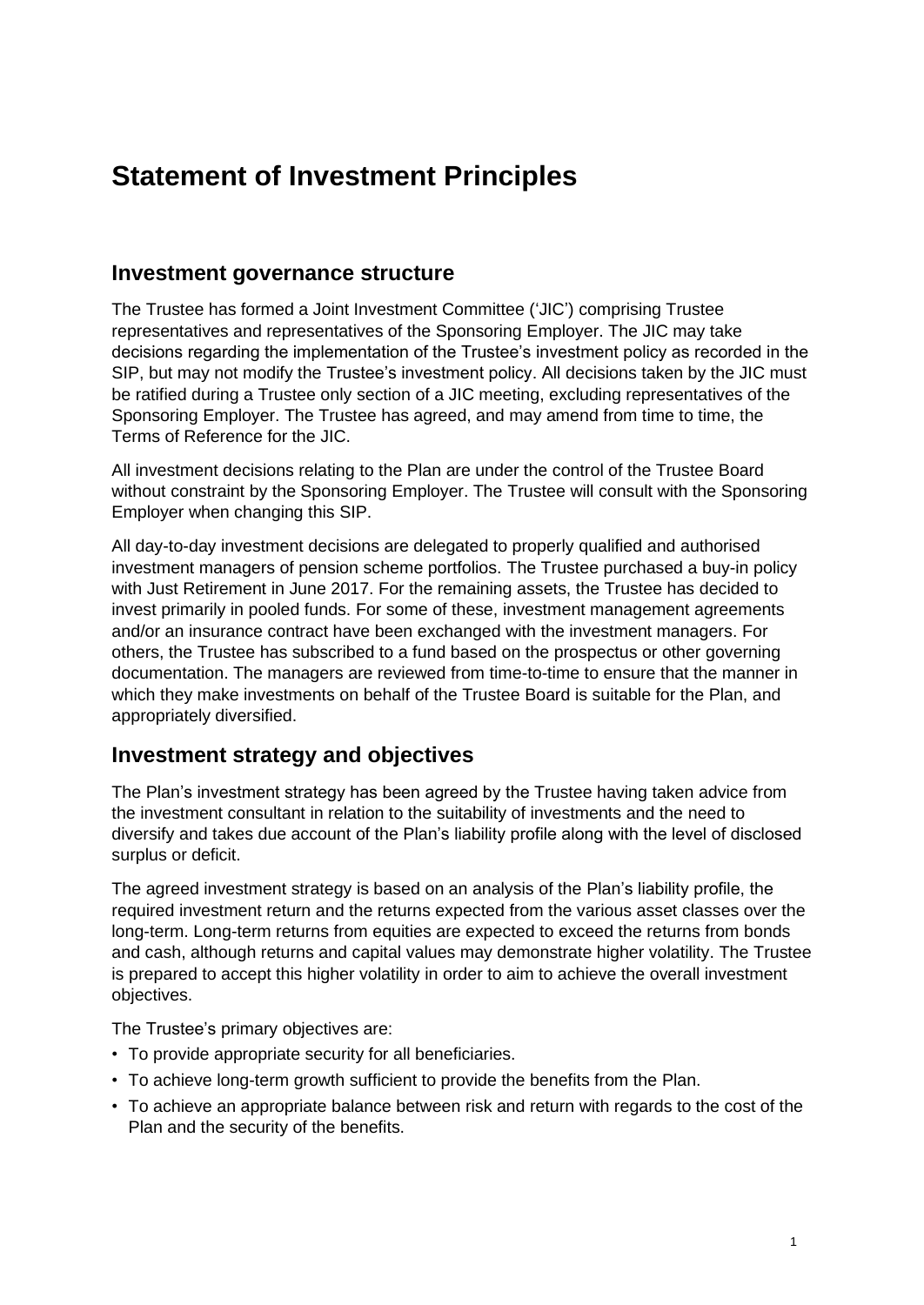The Trustee has translated their objectives into a suitable strategic asset allocation benchmark for the Plan, details of which are included in Appendix 1.

In accordance with the Financial Services & Markets Act 2000, the Trustee is responsible for setting the general investment policy, but the responsibility for all day-to-day investment management decisions has been delegated to investment managers authorised under the Act. Details are included in the Plan's Investment Implementation Document.

The Trustee is responsible for reviewing both the Plan's asset allocation and investment strategy as part of each actuarial valuation in consultation with the Plan's investment consultant. The Trustee may also reconsider the asset allocation and the investment strategy outside the triennial valuation period where necessary.

The Trustee considers the Plan's current strategic asset allocation to be consistent with the current financial position of the Plan. This assessment has been updated with reference to the Technical Provisions set out in the Plan's Statement of Funding Principles using the results of the 2020 actuarial valuation. The 'Technical provisions' is the value of the Plan's liabilities for funding purposes as at the latest available Plan-specific actuarial valuation date, being 31 March 2020.

#### **The Trustee's policy in relation to the kinds of investments to be held**

The Trustee has full regard to their investment powers as set out in Rule 4/Clause 4.1 of the Trust Deed and Rules dated 21 December 2010.

The Plan may invest in quoted and unquoted securities of UK and overseas markets including:

- Equities
- Fixed interest and index-linked bonds
- Cash
- Property
- Private equity, debt and infrastructure funds
- Hedge funds
- Pooled investment vehicles considered appropriate for tax-exempt registered occupational pension schemes
- Buy-in policies

The Trustee has considered the relevant factors of the various asset classes (including derivative instruments), these include:

- Security (or quality) of the investment
- Yield (expected long-term return)
- Spread (or volatility) of returns
- Term (or duration) of the investment
- Exchange rate risk
- Marketability/liquidity (i.e. the tradability on regulated markets)
- Taxation

The Trustee considers all of the stated classes of investment to be suitable to the circumstances of the Plan. The Plan invests (mostly) in pooled funds, other collective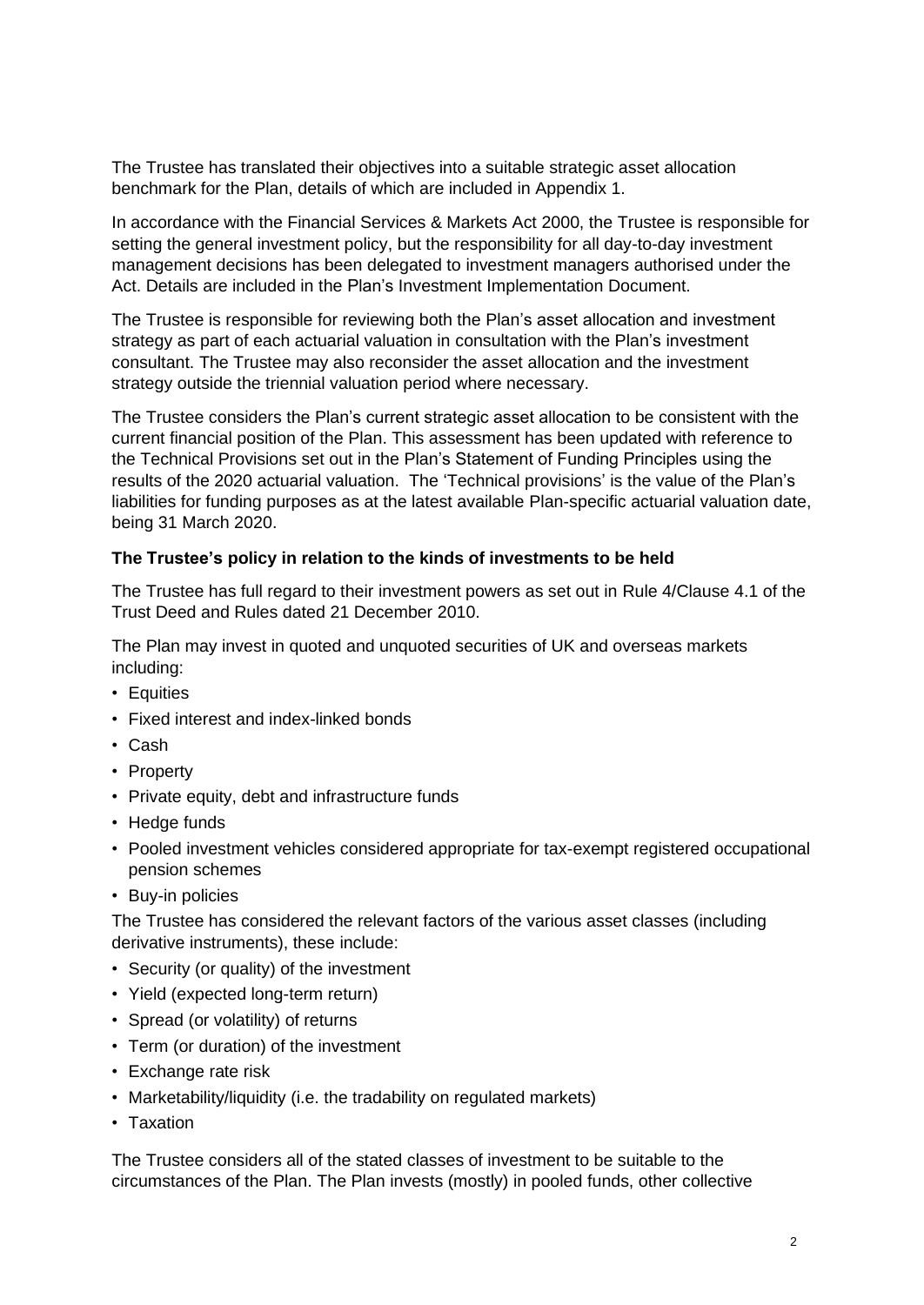investment vehicles and cash. The Trustee has made the decision to invest the majority of assets in pooled funds because:

- The Plan is not large enough to justify direct investment on a cost-effective basis.
- Pooled funds allow the Trustee to invest in a wider range of assets, which serves to reduce risk.
- Pooled funds provide a more liquid form of investment than certain types of direct investment.

#### **The Trustee's policy in relation to the balance between different kinds of investments**

The appointed investment managers will hold a diversified mix of investments in line with their agreed benchmark and within their discretion to diverge from the benchmark. Within each asset class, each manager will maintain a diversified portfolio of securities. Further details are set out in the Plan's Investment Implementation Document.

#### **The Trustee's policy in relation to the expected return on investments**

The investment strategy is believed to be capable of exceeding, in the long run, the overall required rate of return assumed in the Scheme Actuary's published actuarial valuation report in order to reach/maintain a fully funded status under the agreed assumptions.

#### **The Trustee's policy in relation to the realisation of investments**

In the event of an unexpected need to realise a major part of the assets of the portfolio, the Trustee requires the investment managers to be able to realise a proportion of the Plan's investments in a reasonable timescale by reference to the market conditions existing at the time the disposal is required and subject to the best interests of the Plan. The majority of the assets are not expected to take an undue time to liquidate.

#### **The Trustee's policy in relation to financially material considerations**

The Trustee takes account of identified financial material risks and opportunities, in consultation with its advisers. Such risks and opportunities are considered for materiality and impact within a risk management framework, which takes account of the Plan's investment time horizon and objectives. The Trustee will progressively consider sustainable investment factors, such as (but not limited to) those arising from Environmental, Social and Governance ('ESG') considerations, including climate change, in the context of this broader risk management framework.

Correspondingly, the Trustee expects its investment managers to take into account such considerations (including climate change and other ESG considerations).

When considering the appointment of new managers, and reviewing existing managers, the Trustee, together with its investment adviser, looks to take account of the approach taken by managers with respect to sustainable investing including voting policies and engagement where relevant.

Within the passive equity allocation, the Trustee has made an allocation to an ESG fund that explicitly takes ESG criteria into account (using both exclusions and 'tilting' of the portfolio).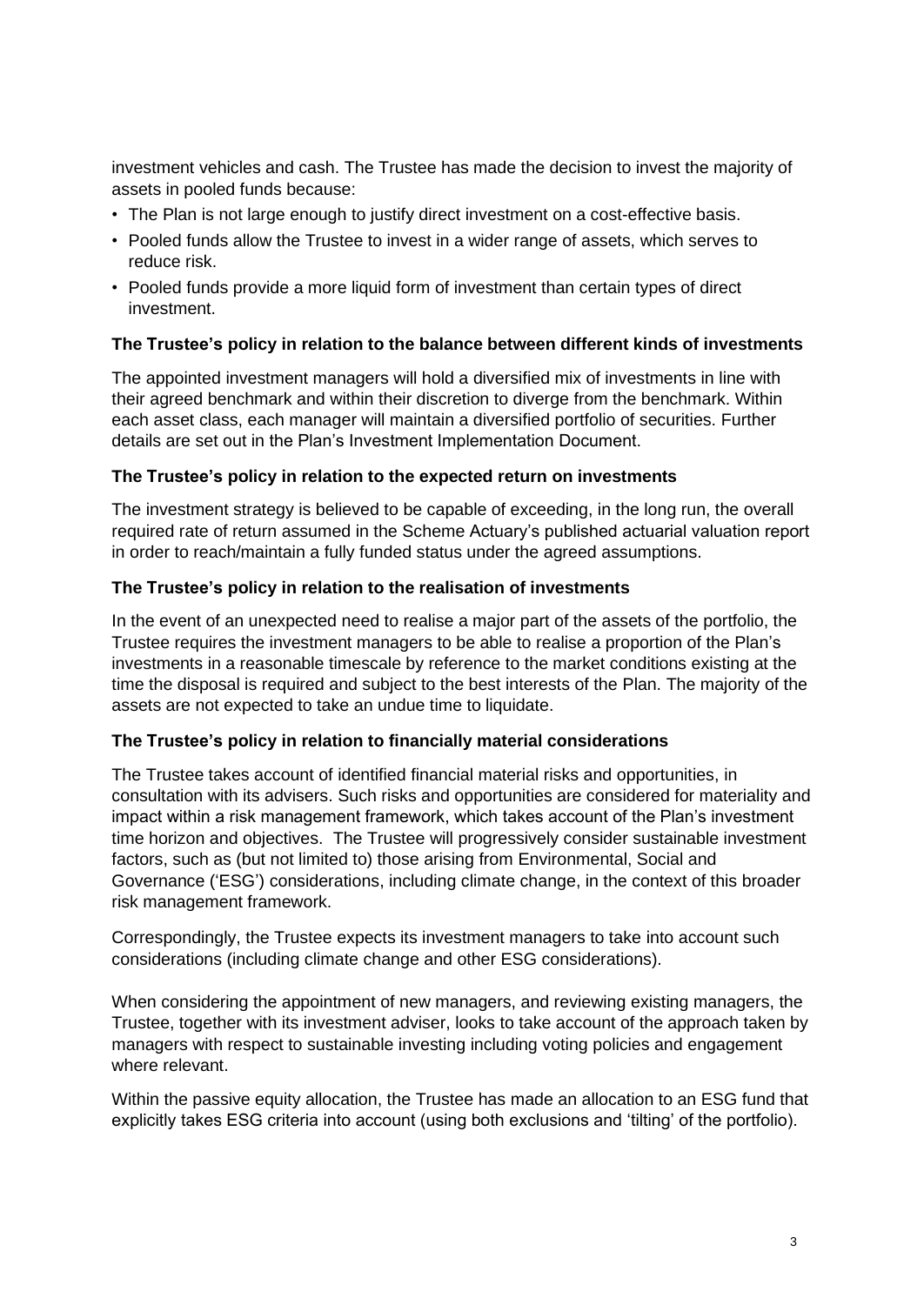#### **The Trustee's policy in relation to the extent to which non-financial matters are taken into account**

The Trustee's objective is that the financial interests of the Plan members is their first priority when choosing investments. The Trustee will take members' preferences into account if it considers it practicable and appropriate to do so.

Non-financial matters may be taken into account if the Trustee has good reason to think that the members would share the concern; and that the decision does not involve a risk of significant detriment to members' financial interests.

#### <span id="page-6-0"></span>**Risk capacity and risk appetite**

The Trustee, after seeking appropriate investment advice, has selected a strategic asset allocation benchmark for the Plan.

Subject to their respective benchmarks and guidelines (shown in the Investment Implementation Document) investment managers are given full discretion over the choice of individual investments and are expected to maintain diversified portfolios.

The Trustee periodically satisfies itself that the investments selected are consistent with their investment objectives, particularly in relation to diversification, risk, expected return and liquidity.

The Trustee is therefore satisfied that the range of vehicles in which the Plan's assets are invested provides adequate diversification.

#### **The Trustee's policy in relation to risks**

The Trustee considers the main risk to be that of the assets being insufficient to meet the Plan's liabilities as they fall due. The Trustee has assessed the likelihood of undesirable financial outcomes arising in the future.

Investment policies are set with the aim of having sufficient and appropriate assets to cover the Plan's Technical Provisions, and with the need to avoid undue contribution rate volatility.

In determining their investment strategy, the Trustee received advice from the investment consultant as to the likely range of funding levels for strategies with differing levels of investment risk relative to the Plan's liability profile. Taking this into account, along with the expected returns underlying the most recent actuarial valuation, the strategy outlined in Appendix 1 has been adopted.

Although the Trustee acknowledges that the main risk is that the Plan will have insufficient assets to meet its liabilities, the Trustee recognises other contributory risks, including the risks:

- Associated with the differences in the sensitivity of asset and liability values to changes in financial and demographic factors.
- Of the Plan having insufficient liquid assets to meet its immediate liabilities.
- Of the investment managers failing to achieve the required rate of return.
- Due to the lack of diversification of investments.
- Of failure of the Plan's Sponsoring Employer to meet its obligations.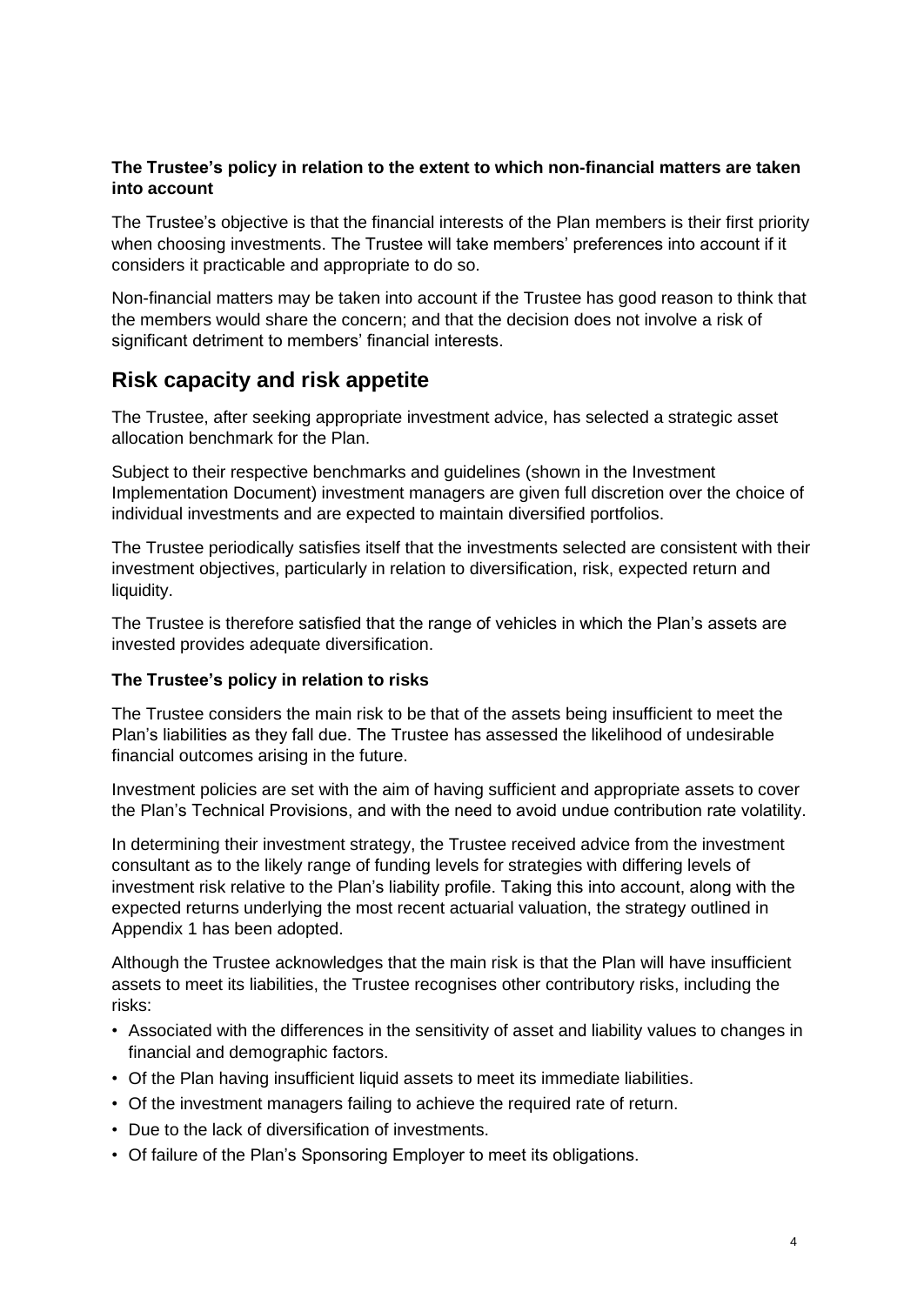The Trustee manages and measure these risks on a regular basis via actuarial and Investment reviews, and in the setting of investment objectives and strategy.

The Trustee undertakes monitoring of the investment managers' performance against their targets and objectives on a regular basis.

Each fund in which the Trustee invests has a stated performance objective against which investment performance will be measured. These are shown in the Investment Implementation Document. Within each asset class, the investment managers are expected to maintain a portfolio of securities (or funds), which ensures that the risk being accepted in each market is broadly diversified.

The Trustee monitors the overall asset allocation. Any material deviation from the target asset allocation will be discussed with the investment consultant.

#### <span id="page-7-0"></span>**Stewardship in relation to the Plan's assets**

The Trustee has a fiduciary duty to consider its approach to the stewardship of the investments, to maximise financial returns for the benefit of members and beneficiaries over the long term. The Trustee can promote an investment's long term success through monitoring, engagement and/or voting, either directly or through its investment managers.

#### **The Trustee's policy in relation to engagement and monitoring (including peer to peer engagement)**

The Trustee's policy is to delegate responsibility for engaging and monitoring investee companies to the investment managers and expects the investment managers to use their discretion to maximise financial returns for members and others over the long term.

#### **The Trustee's policy in relation to voting rights**

The Trustee's policy is to delegate responsibility for the exercising of rights (including voting rights) attaching to investments to the investment managers and to encourage the managers to exercise those rights. The investment managers are expected to provide regular reports for the Trustee detailing their voting activity.

#### **The Trustee's policy in relation to the UK Stewardship Code**

The Trustee recognises the UK Stewardship Code as best practice and encourages their investment managers to comply with the UK Stewardship Code or explain where they do not adhere to this policy.

#### <span id="page-7-1"></span>**Investment management monitoring**

The Trustee will assess the performance, processes and cost effectiveness of the investment managers by means of regular, but not less than annual, reviews of the results and other information, in consultation with the investment consultant.

All investment decisions, and the overall performance of the investment managers, are monitored by the Trustee with the assistance of the investment consultant.

The investment managers will provide the Trustee with quarterly statements of the assets held along with a quarterly performance report. The investment managers will also report orally on request to the Trustee.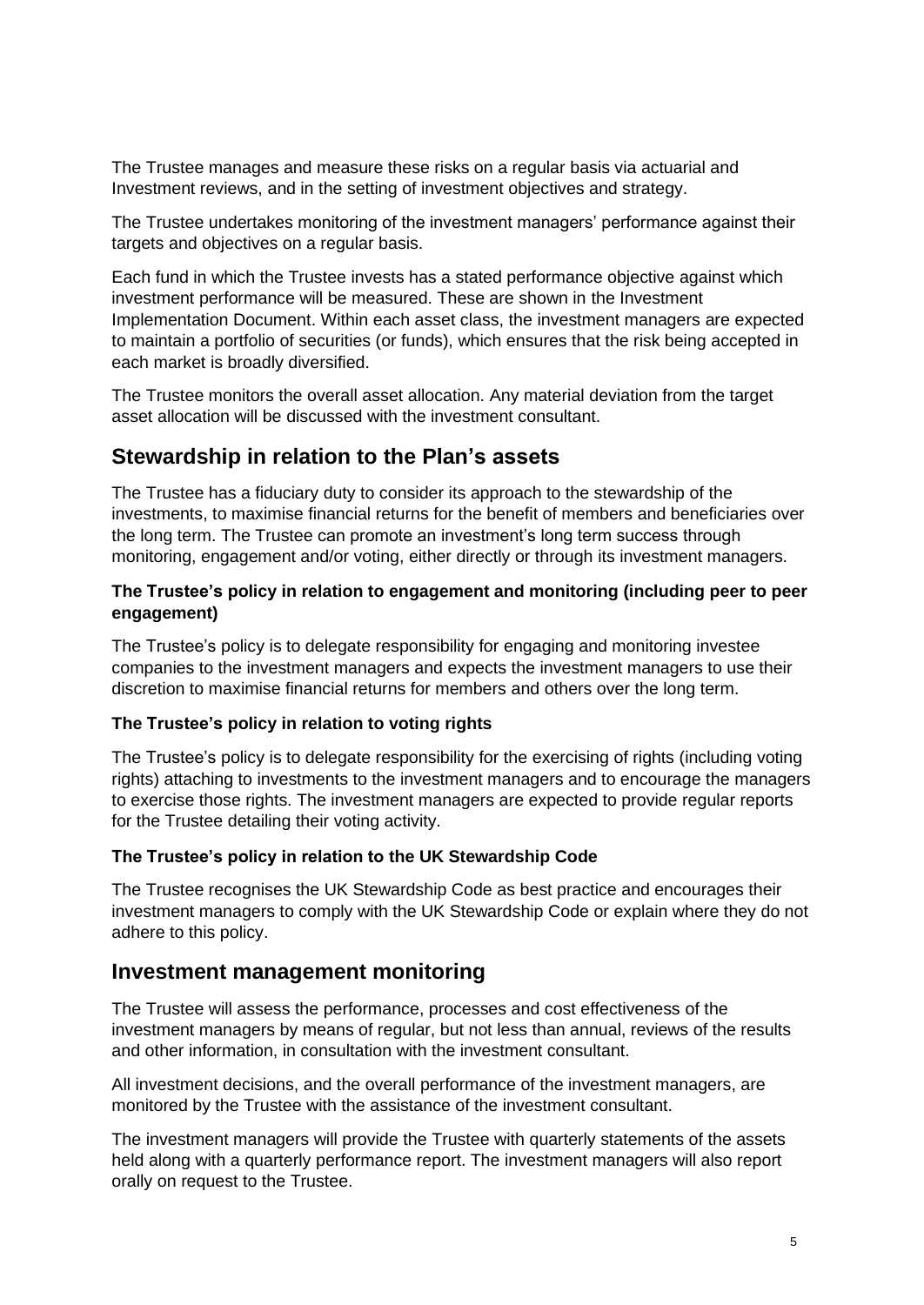The investment managers will inform the Trustee of any changes in the internal performance objective and guidelines of any pooled funds used by the Plan as and when they occur.

The Trustee receives an independent investment performance monitoring report from the investment consultant on a quarterly basis.

Appropriate written advice will be taken from the investment consultant before the review, appointment or removal of the investment managers.

#### **The Trustee's policy in relation to their investment managers**

In detailing below the policies on the investment manager arrangements, the over-riding approach of the Trustee is to select investment managers that meet the primary objectives of the Trustee. As part of the selection process and the ongoing review of the investment managers, the Trustee considers how well each investment manager meets the Trustee's policies and provides value for money over a suitable timeframe.

• **How the arrangement incentivises the investment manager to align its investment strategy and decisions with the Trustee's policies**

The Trustee has delegated the day to day management of the majority of the Plan's assets to investment managers. The majority of the Plan's assets are invested in pooled funds which have their own policies and objectives and charge a fee, agreed with the investment manager, for their services. Such fees incentivise the investment managers to adhere to their stated policies and objectives.

• **How the arrangement incentivises the investment manager to engage and take into account financial and non-financial matters over the medium to long-term**

The Trustee, in conjunction with their investment consultant, appoints their investment managers to meet specific Plan policies. They expect that their investment managers make decisions based on assessments about the financial of underlying investments, and that they engage with issuers of debt or equity to improve their performance (and thereby the Plan's performance) over an appropriate time horizon.

• **How the method (and time horizon) of the evaluation of the investment manager's performance and the remuneration for asset management services are in line with the Trustee's investment policies**

The Trustee expects their investment managers to invest the assets within their portfolio in a manner that is consistent with the guidelines and constraints set out in their appointment documentation. The Trustee reviews the investment managers periodically. These reviews incorporate benchmarking of performance and fees. Reviews of performance focus on longer-term performance (to the extent that is relevant), e.g. looking at five years of performance.

If the Trustee determines that the investment manager is no longer managing the assets in line with the Trustee's policies, it will make its concerns known to the investment manager and may ultimately disinvest.

The Trustee pays their investment managers a management fee which is a fixed percentage of assets under management. Some investment managers also receive a performance incentive fee.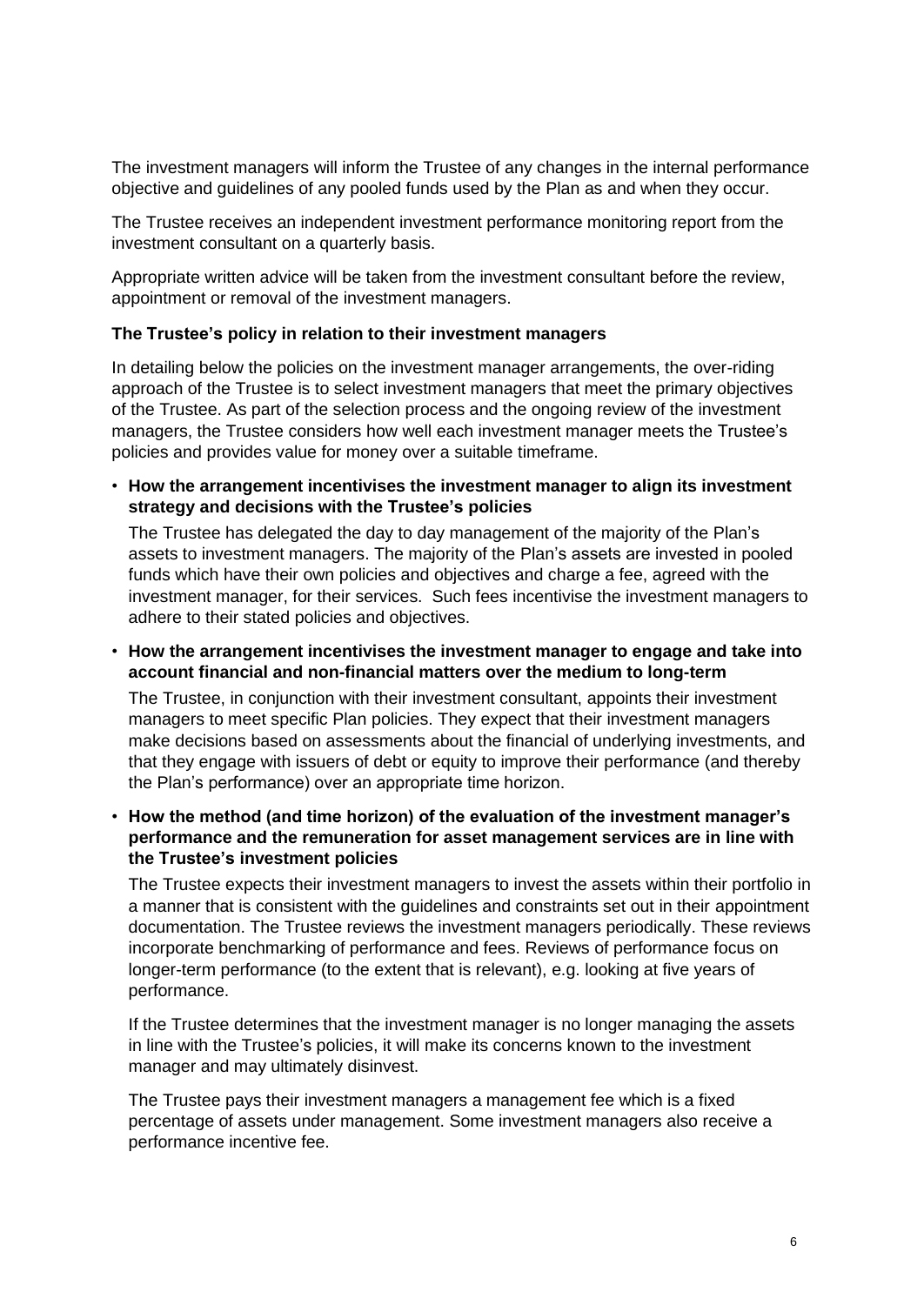Prior to agreeing a fee structure, the Trustee, in conjunction with their investment consultant, considers the appropriateness of this structure, both in terms of the fee level compared to that of other similar products and in terms of the degree to which it will incentivise the investment manager.

#### • **How the Trustee monitors portfolio turnover costs incurred by the investment manager, and how they define and monitor targeted portfolio turnover or turnover range**

The Trustee, in conjunction with their investment consultant, has processes in place to review investment turnover costs incurred by the Plan on an annual basis. The Trustee receives a report which includes the turnover costs incurred by the investment managers used by the Plan.

The Trustee expects turnover costs of the investment managers to be in line with their peers, taking into account the style adopted by the investment manager, the asset class invested in and prevailing market conditions.

The Trustee does not explicitly monitor turnover, set target turnover or turnover ranges. The Trustee believes that the investment managers should follow their stated approach with a focus on risk and net return, rather than on turnover. In addition, the individual mandates are unique and bespoke in nature and there is the potential for markets to change significantly over a short period of time.

#### • **The duration of arrangements with investment managers**

The Trustee does not in general enter into fixed long-term agreements with their investment managers and instead retains the ability to change investment manager should the performance and processes of the investment manager deviate from the Trustee's policies. However, the Trustee expects their manager appointments to have a relatively long duration, subject to the manager adhering to its stated policies, and the continued positive assessment of its ability to meet its performance objective.

#### <span id="page-9-0"></span>**Employer-related investments**

The Trustee will not make direct investments in the Sponsoring Employer's own securities. The amount of the Sponsoring Employer's securities, owned by pooled investment vehicles invested in, are monitored. The Trustee has delegated the responsibility for the exercising of any voting rights attached to any Sponsoring Employer investment held to the investment managers.

#### <span id="page-9-1"></span>**Additional voluntary contributions (AVCs)**

The Trustee has full discretion as to the appropriate investment vehicles made available to members of the Plan for their voluntary contributions. Only investment vehicles normally considered suitable for voluntary contributions will be considered by the Trustee, having taken appropriate written advice from their investment advisers.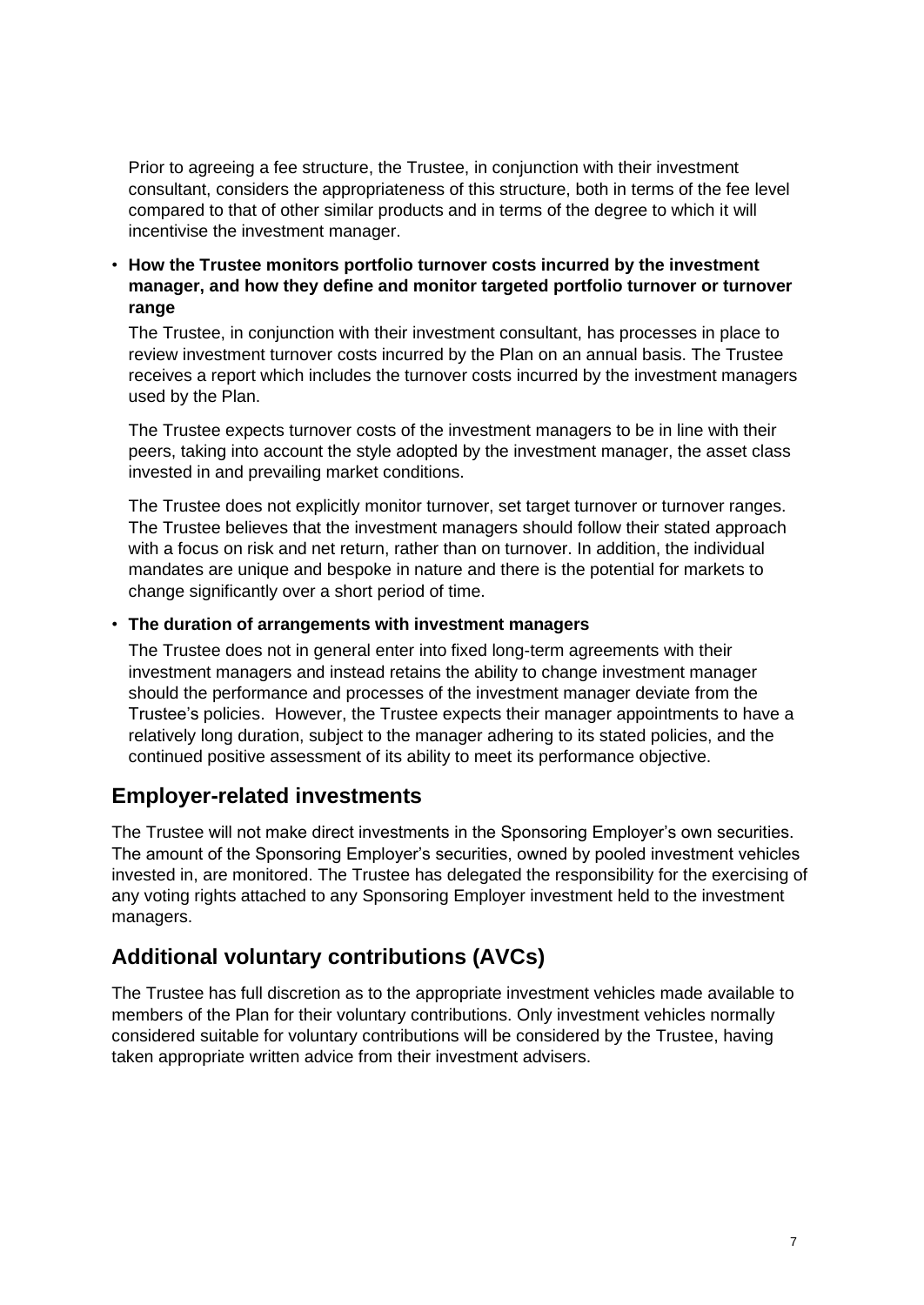The Trustee makes available the following investment option for the members' AVCs:

| <b>AVC provider</b> | Investment options |
|---------------------|--------------------|
| Clerical Medical    | With Profits       |

In selecting this range of funds offered the Trustee has taken advice from their professional advisers on:

- The risks faced by members in investing on a money purchase basis.
- The Trustee's responsibilities in the selection and monitoring of the investment options offered.

The Trustee will continue to manage the AVC arrangements having taken professional advice on these matters. The Trustee will monitor the performance of AVC providers periodically.

Members are directed to seek independent financial advice when considering their AVC arrangements.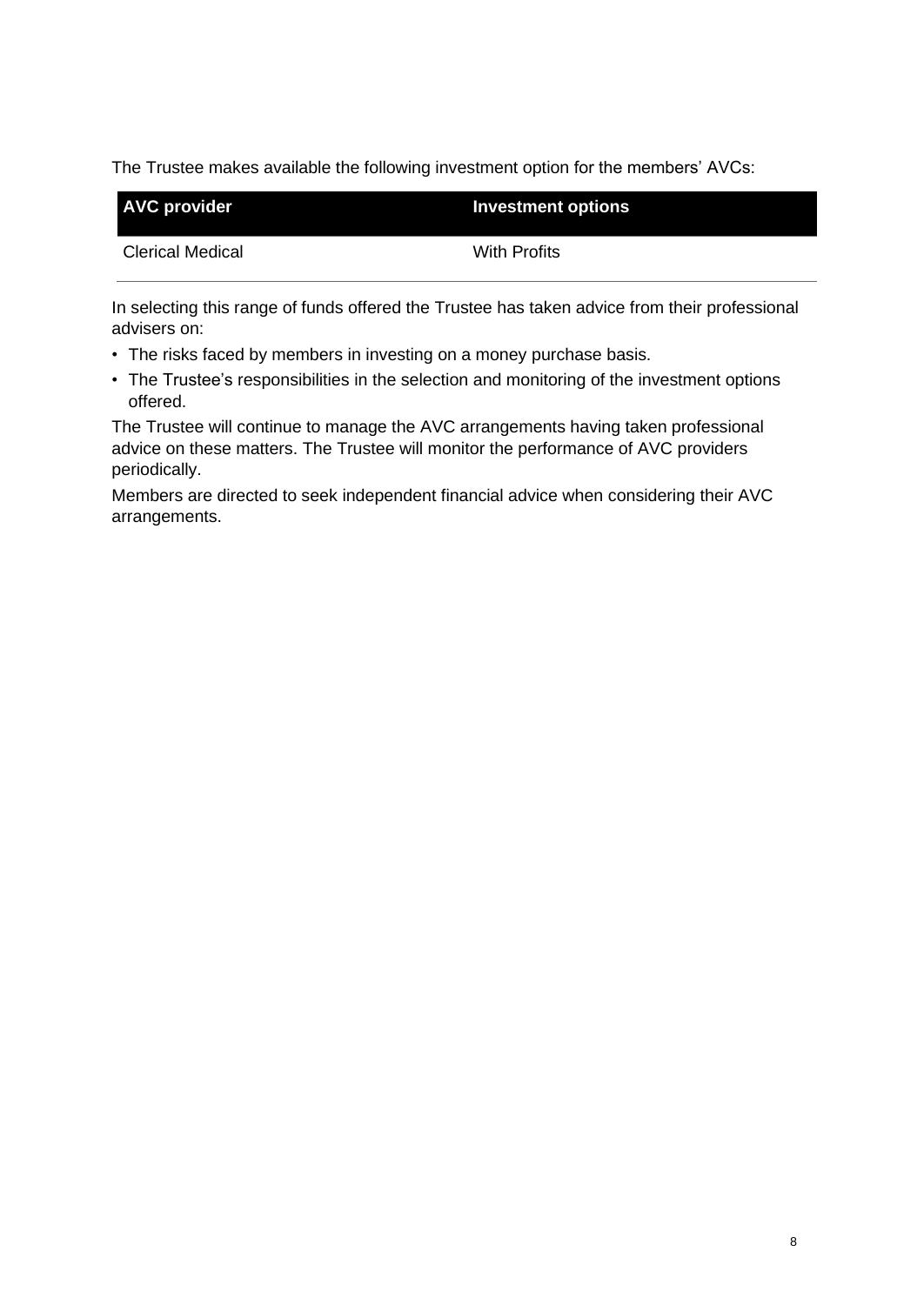## <span id="page-11-0"></span>**Appointments and responsibilities**

This section sets out the key appointments and responsibilities with respect to the investment aspects of the Plan.

#### **Trustee**

The Trustee's primary responsibilities include:

- The preparation of this SIP, reviewing its contents and modifying it if deemed appropriate, in consultation with the Sponsoring Employer and the investment consultant, at least every three years. The SIP will also be reviewed following a significant change to investment strategy and/or the investment managers.
- Appointing investment consultants and investment managers as necessary for the good stewardship of the Plan's assets.
- Reviewing the investment strategy as part of each triennial actuarial valuation, and/or asset liability modelling exercise, and/or significant changes to the Plan's liabilities, taking advice from the investment consultant.
- Assessing the processes and the performance of the investment managers by means of regular, but not less than annual, reviews of information obtained (including investment performance).
- Monitoring compliance of the investment arrangements with this SIP and with the relevant sections of the Act, the Investment Regulations and any regulatory guidance on a regular basis.
- Monitoring risk and the way in which the investment managers have cast votes on behalf of the Trustee in respect of the Plan's equity holdings.

#### **Investment consultant**

The main responsibilities of the investment consultant include:

- Assisting the Trustee in the preparation and periodic review of this SIP in consultation with the Sponsoring Employer.
- Undertaking project work including the development and review of investment strategy, investment performance and manager structure as required by the Trustee.
- Advising the Trustee on the selection and review of the investment managers.
- Providing training or education on any investment related matter as and when the Trustee sees fit.
- Monitoring and advising upon where contributions should be invested or disinvested on a periodic basis.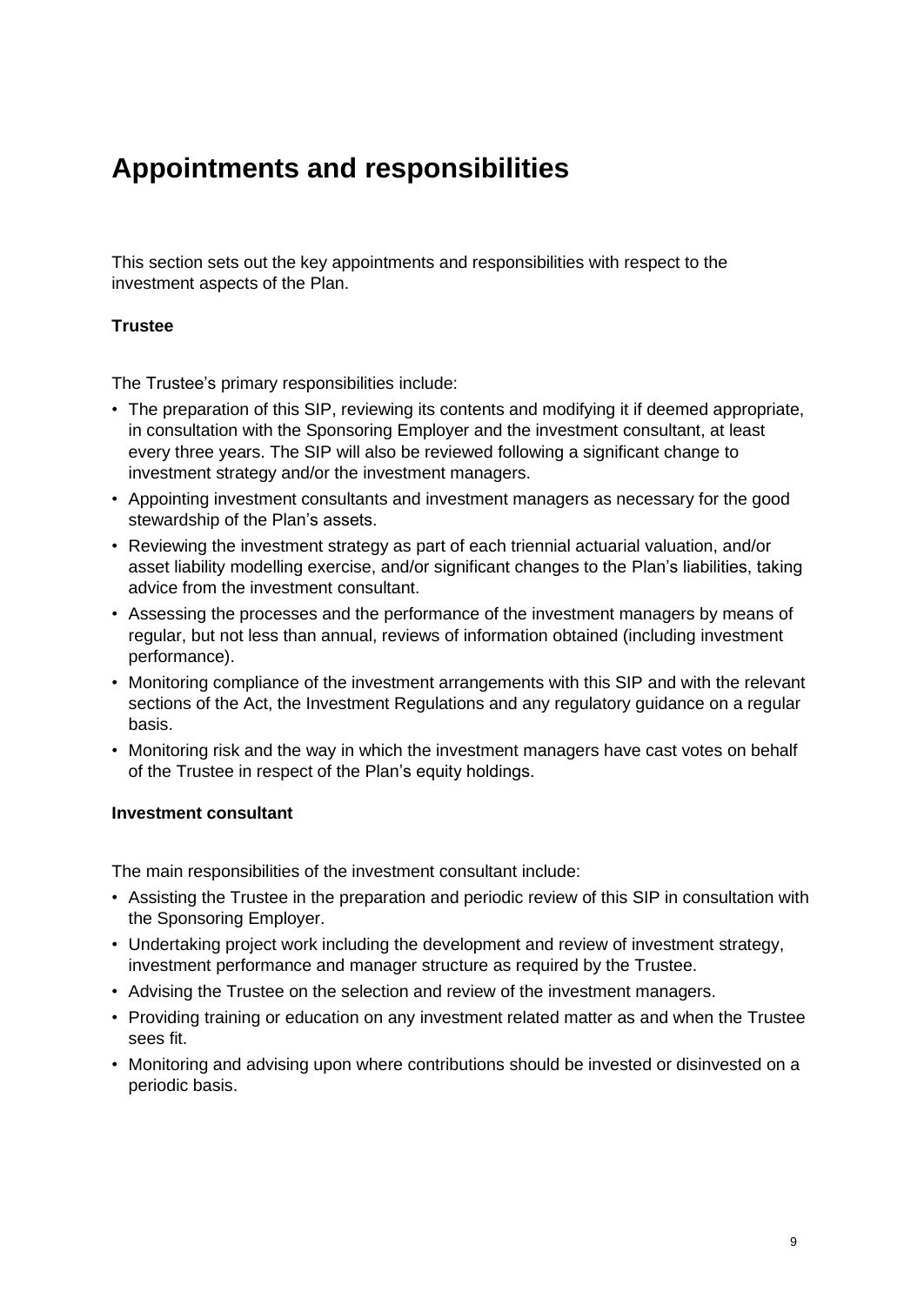#### **Investment managers**

The investment managers' main responsibilities include:

- Investing the assets within their portfolio in a manner that is consistent with the guidelines and constraints set out in their appointment documentation.
- Ensuring that the investment of the assets within their portfolio is compliant with prevailing legislation.
- Providing the Trustee with quarterly reports and a review of the investment performance of their portfolio.
- Meetings with the Trustee as and when required.
- Informing the Trustee of any changes in the fee structure, internal performance objectives and guidelines of any pooled fund within their portfolio as and when they occur.
- Considering financially material risks affecting investments within their portfolio.
- Exercising voting rights on shareholdings within their portfolio in accordance with their general policy.

#### **Custodians**

The custodians' responsibilities include the safe-keeping of the Plan's assets in respect of which they are responsible.

• The custodianship arrangements are those operated by the investment managers for all clients investing in their pooled funds.

#### **Administrators**

- The administrator's primary responsibilities are the day to day administration of the Plan and the submission of specified statutory documentation, as delegated by the Trustee.
- The Plan's administrator is XPS Administration.

#### **Scheme Actuary**

The Scheme Actuary's main responsibilities in respect of investment policy include:

- Commenting on the suitability of the Plan's investment strategy given the financial characteristics of the Plan.
- Performing the triennial (or more frequently as required) actuarial valuation and advising on the Plan's funding level and therefore the appropriate level of contributions in order to aid the Trustee in balancing short-term and long-term investment objectives.

The Scheme Actuary is Richard Campbell of Willis Towers Watson.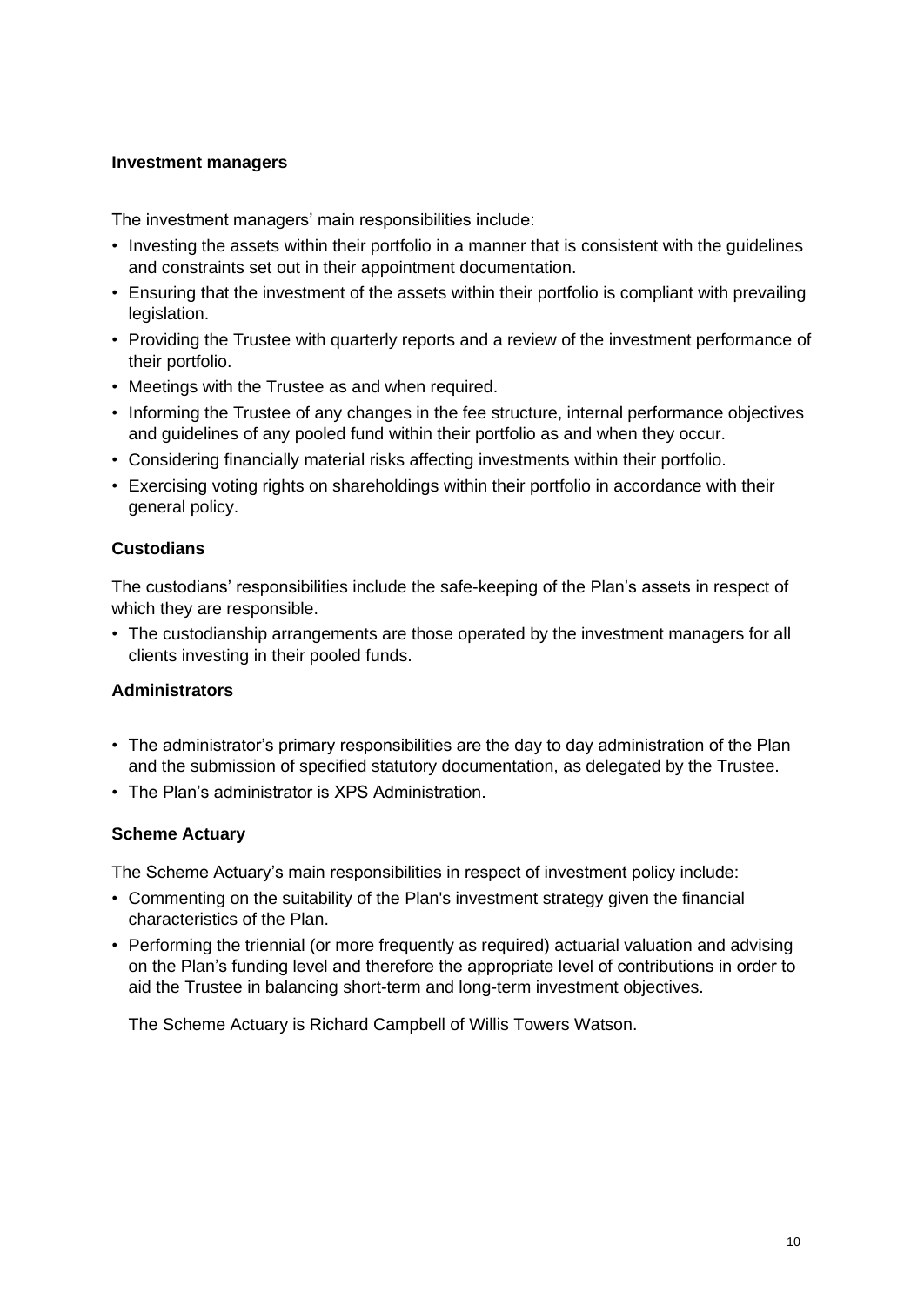## <span id="page-13-0"></span>**Compliance**

| <b>Signed on behalf of Avis Pension Trustees Limited:</b> |  |  |
|-----------------------------------------------------------|--|--|
| Full name<br><b>Claire Hook</b>                           |  |  |
| Signature<br>ิ่ ปา                                        |  |  |
| Date<br>08/02/2022                                        |  |  |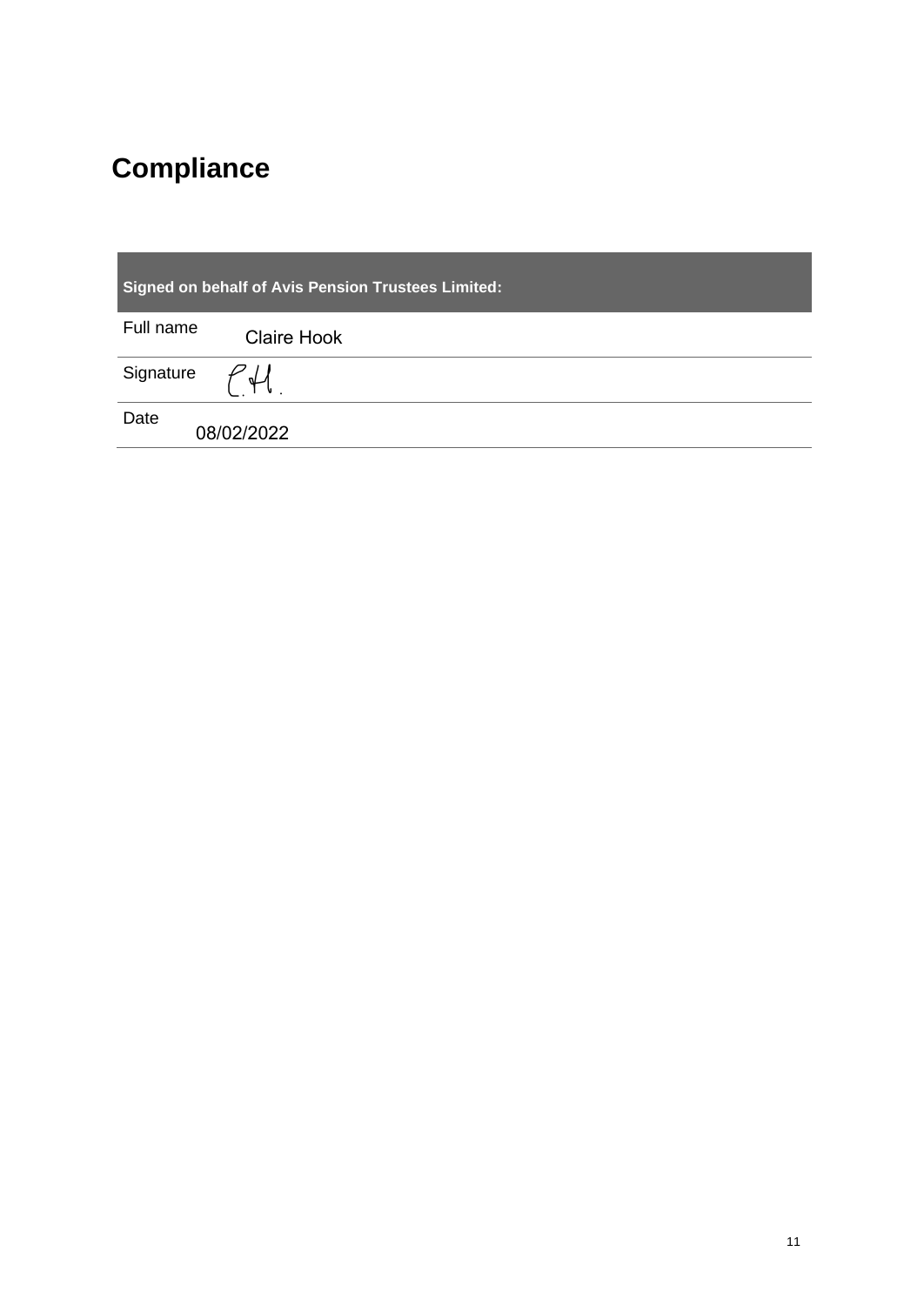## <span id="page-14-0"></span>**Appendix 1 – Strategic benchmark and objectives**

#### **Plan's target asset allocation**

The Plan's target asset allocation (for the assets excluding the buy-in policy) is tabulated below:

| <b>Asset Class</b>                      | <b>Benchmark Index</b>                                 | <b>Target Allocation</b><br>% |
|-----------------------------------------|--------------------------------------------------------|-------------------------------|
| <b>UK Equity</b>                        | FTSE All Share (5% Capped)                             | 3.8                           |
| <b>Overseas Equity</b>                  | Composite                                              | 8.6                           |
| <b>Global Minimum Volatility Equity</b> | <b>MSCI World Minimum Volatility</b>                   | 5.9                           |
| <b>Global ESG Equity</b>                | Solactive L&G ESG Global Markets<br>Index – GBP Hedged | 6.1                           |
| Unlisted Infrastructure                 | N/A                                                    | 6.1                           |
| Listed Infrastructure                   | FTSE MFG Core Infrastructure                           | 6.1                           |
| <b>Private Debt</b>                     | N/A                                                    | 11.6                          |
| Multi Sector Credit                     | LIBOR +3-5%                                            | 12.2                          |
| <b>UK Bonds</b>                         | <b>iBoxx £ Non-Gilts All Maturities Index</b>          | 11.6                          |
| LDI                                     | Market iBoxx Real / Fixed Long                         | 28.0                          |
| <b>Total</b>                            |                                                        | 100.0                         |

The overseas equity benchmark composite index is composed of: 23.2% FTSE Developed North America – GBP Hedged, 7.6% FTSE Developed Europe (ex UK), 23.2% FTSE Developed Europe (ex UK) – GBP Hedged, 16.2% FTSE Japan – GBP Hedged, 14.2% FTSE Developed Asia Pacific (ex Japan), 15.6% S&P/IFCI Composite Global Emerging Markets.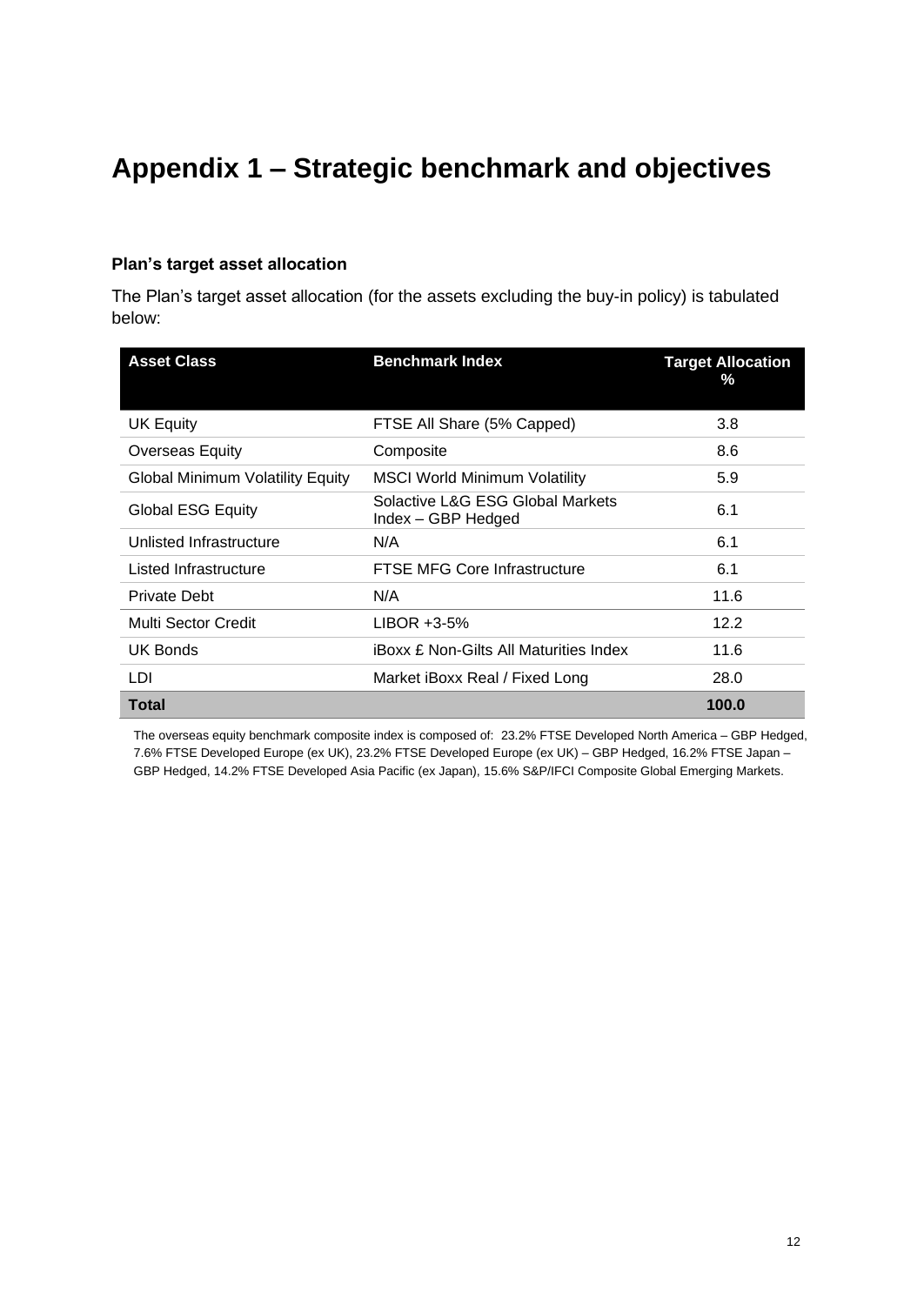## **AvisUK Pension Plan**

## Investment Implementation Document

October 2021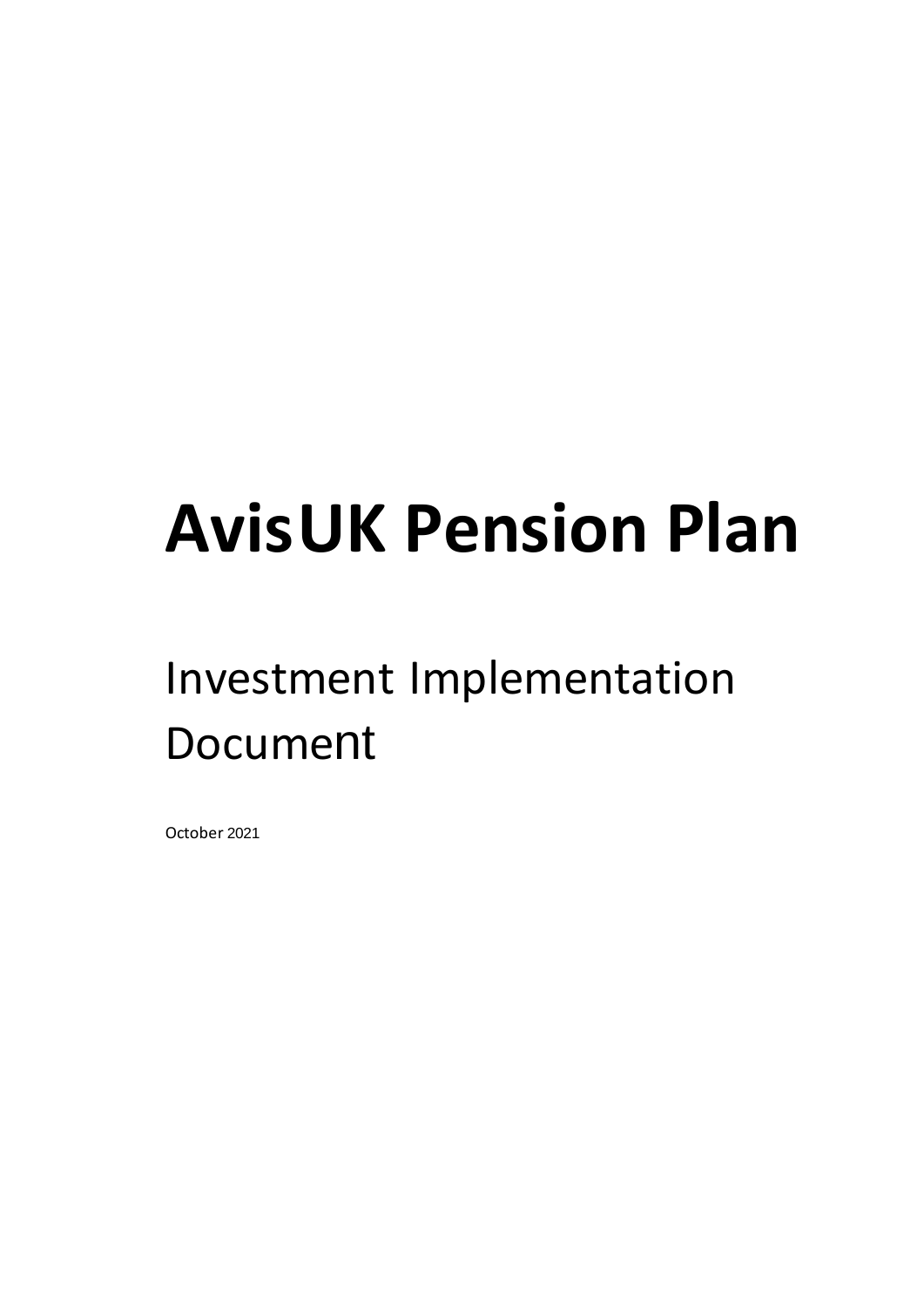## **Table of Contents**

*This document sets out the Strategic Benchmark and Objectives adopted by the Trustee of the Avis UK Pension Plan and should be read in conjunction with the Statement of Investment Principles dated October 2021.*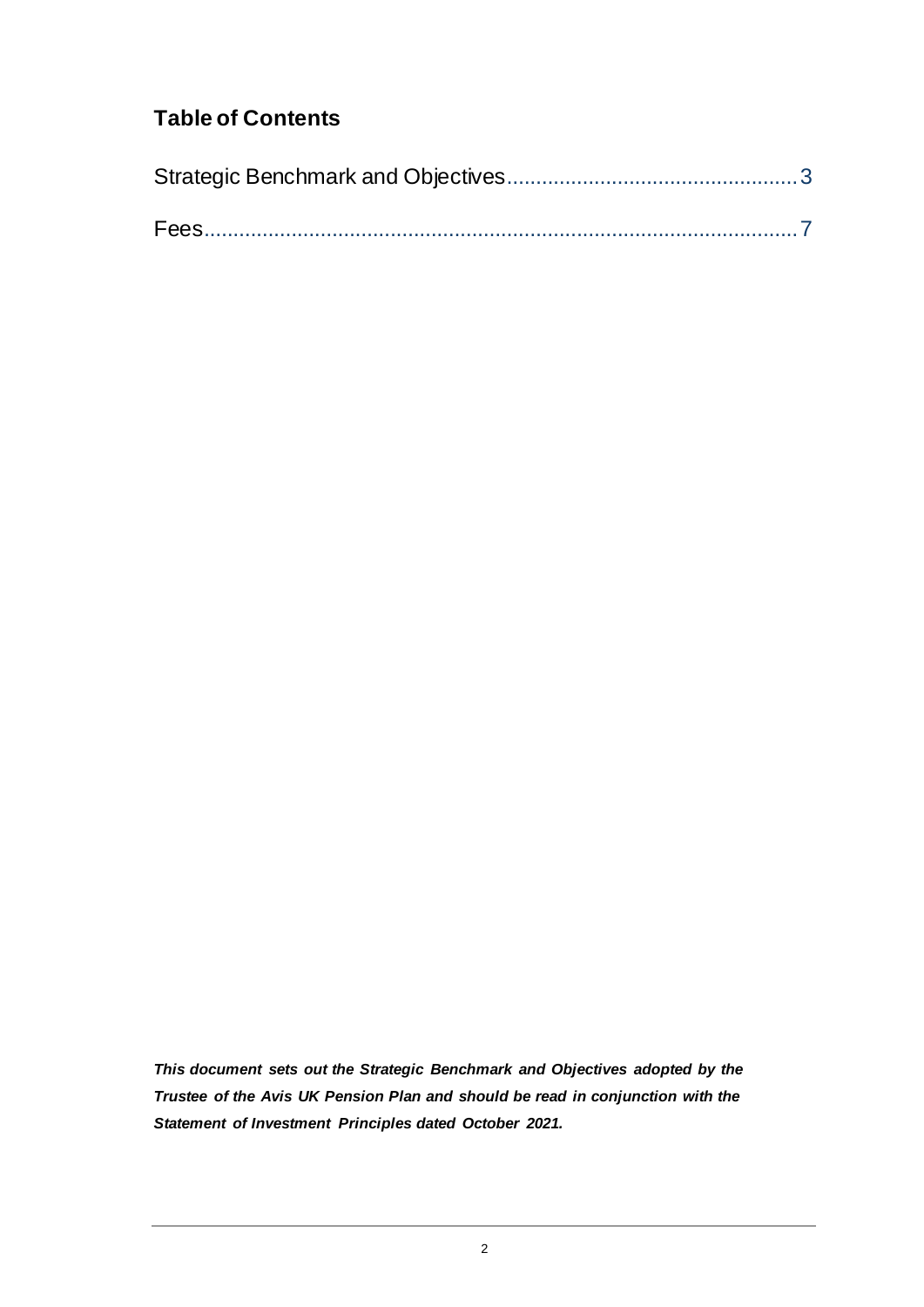#### **Plan's target asset allocation:**

The strategic target asset allocation for the Plan is set out below, followed by the investment managers' underlying benchmarks.

| <b>Asset Class</b>                  | <b>Benchmark Index</b>                        | <b>Target Allocation</b><br>% |
|-------------------------------------|-----------------------------------------------|-------------------------------|
| UK Equity                           | FTSE All Share (5% Capped)                    | 4.5                           |
| <b>Overseas Equity</b>              | Composite                                     | 12.6                          |
| Global Minimum<br>Volatility Equity | MSCI World Minimum Volatility                 | 7.3                           |
| Unlisted Infrastructure             | N/A                                           | 6.1                           |
| Listed Infrastructure               | FTSE MFG Core Infrastructure                  | 6.1                           |
| Private Debt                        | N/A                                           | 11.6                          |
| Multi Asset Credit                  | $LIBOR + 3-5%$                                | 12.2                          |
| UK Corporate Bonds                  | <b>iBoxx £ Non-Gilts All Maturities Index</b> | 11.6                          |
| LDI                                 | Market iBoxx Real / Fixed Long                | 28.0                          |
| <b>Total</b>                        |                                               | 100.0                         |

The overseas equity benchmark composite index is composed of: 0.80% FTSE Developed North America, 2.35% FTSE Developed North America – GBP Hedged, 0.80% FTSE Developed Europe (ex UK), 2.35% FTSE Developed Europe (ex UK) – GBP Hedged, 0.80% FTSE Japan, 2.30% FTSE Japan – GBP Hedged, 1.60% FTSE Developed Asia Pacific (ex Japan), 1.60% S&P/IFCI Composite Global Emerging Markets.

The Trustee agreed a phased approach to implementing this strategy, that is expected to be largely complete by July 2022.

The Trustee may deviate from the long-term policy on a tactical basis where appropriate.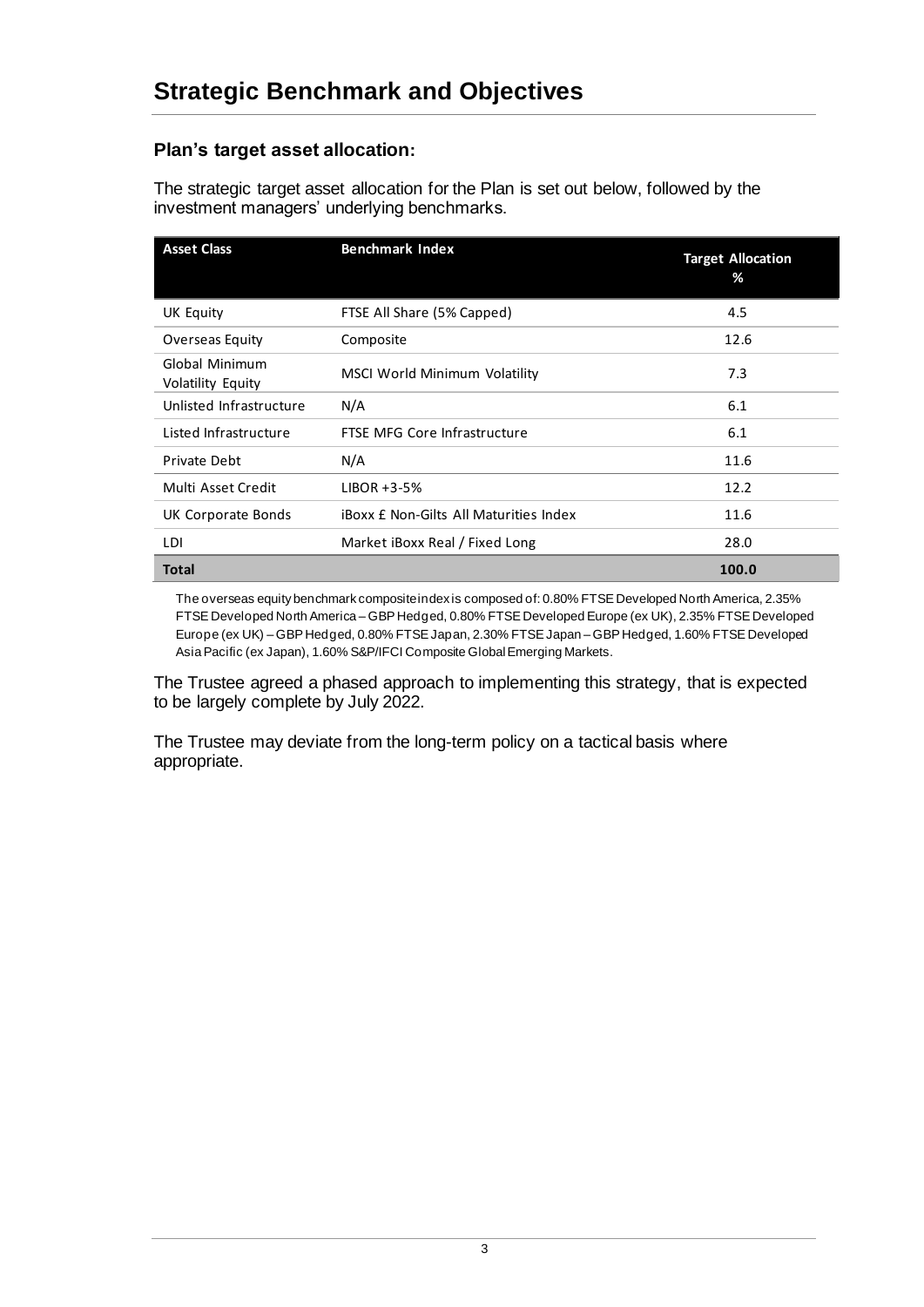### Investment Manager Asset Allocation Targets

**LGIM** passively manages UK and overseas equity investments on behalf of the Plan. The target allocation and control ranges set for LGIM are as follows:

| Fund                                               | <b>Benchmark Index</b>                               | <b>Target</b><br><b>Allocation</b><br>% | <b>Control</b><br>Range<br>$±\%$ |
|----------------------------------------------------|------------------------------------------------------|-----------------------------------------|----------------------------------|
| UK Equity (5% Capped) Passive <sup>1</sup>         | FTSE All Share (5%<br>Capped)                        | 18.7                                    | 2.00                             |
| North America Equity Index                         | FTSE Developed North<br>America                      | 3.2                                     | 0.50                             |
| North America Equity Index -<br><b>GBP Hedged</b>  | <b>FTSE Developed North</b><br>America - GBP Hedged  | 9.6                                     | 1.00                             |
| Europe (ex UK) Equity Index                        | <b>FTSE Developed Europe</b><br>(ex UK)              | 3.2                                     | 0.50                             |
| Europe (ex UK) Equity Index -<br><b>GBP Hedged</b> | FTSE Developed Europe<br>(ex UK) - GBP Hedged        | 9.6                                     | 1.00                             |
| Japan Equity Index                                 | FTSE Japan                                           | 3.2                                     | 0.50                             |
| Japan Equity Index - GBP<br>Hedged                 | FTSE Japan - GBP<br>Hedged                           | 9.6                                     | 1.00                             |
| Asia Pacific (ex Japan)<br>Developed Equity Index  | <b>FTSE Developed</b><br>Asia Pacific (ex<br>Japan)  | 6.4                                     | 0.50                             |
| <b>Global Emerging Markets Equity</b><br>Index     | S&P/IFCI Composite<br><b>Global Emerging Markets</b> | 6.4                                     | 0.50                             |
| <b>MSCI World Minimum Volatility</b><br>Index      | <b>MSCI World Minimum</b><br>Volatility              | 30.0                                    | 3.00                             |
| <b>Total</b>                                       |                                                      | 100.00                                  |                                  |

<sup>1</sup>The LGIM UK Equity (5% Capped) Passive Fund aims to restrict the weighting in each individual stock whose weight is above 5% of the index to 5% of the index. All remaining UK stocks are managed in proportion to their weightings in the FTSE All Share Index.

**LGIM** also manages the following mandates in separate sub-policies:

- a passive listed infrastructure mandate which includes the LGIM Infrastructure Equity MFG Fund (currency hedged). The Infrastructure Equity MFG Fund tracks a global infrastructure equity index created by Magellan Financial Group ("MFG").
- a passively managed LDI mandate which includes the LGIM Matching Core Real Long Duration Fund and the LGIM Matching Core Fixed Long Duration Fund.
- A cash mandate which includes the LGIM Sterling Liquidity Fund for investment in short-term cash.

**RLAM** actively manages sterling fixed income investments on behalf of the Plan in the UK Corporate Bond Fund.

**M&G** actively manages multi-sector credit investments on behalf of the Plan. The mandate is invested in the M&G Alpha Opportunities Fund and the M&G Total Return Credit Investment Fund.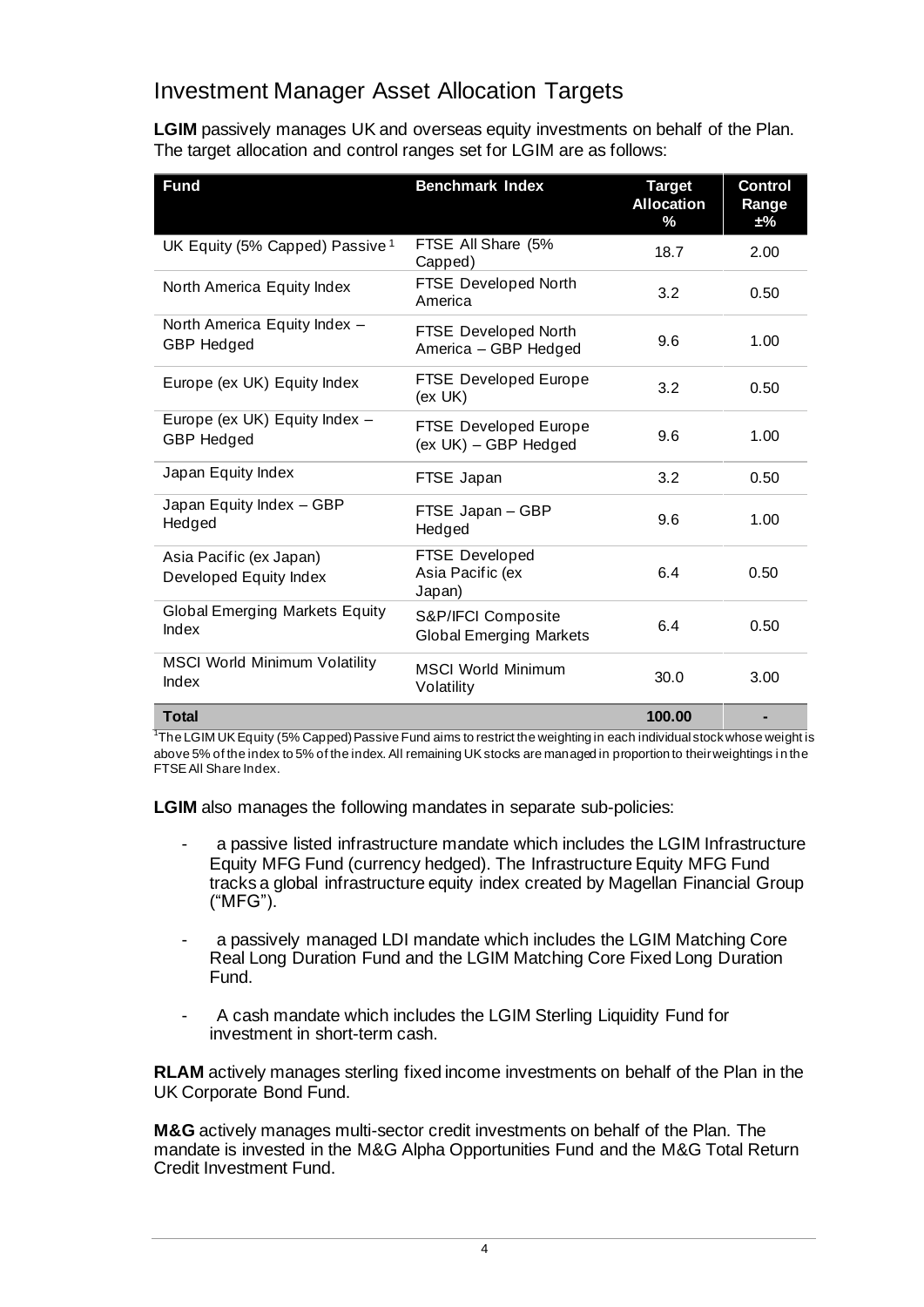**Barings** actively manages investments in credit assets that are not traded on public markets, in the Barings European Private Loan Fund II.

**JP Morgan** actively manages investments in unlisted infrastructure that are not traded on public markets, in the JP Morgan Infrastructure Investments Fund.

**Pemberton** actively manages investments in credit assets that are not traded on public markets. The mandate is invested in the Pemberton Mid-Market Debt Fund III.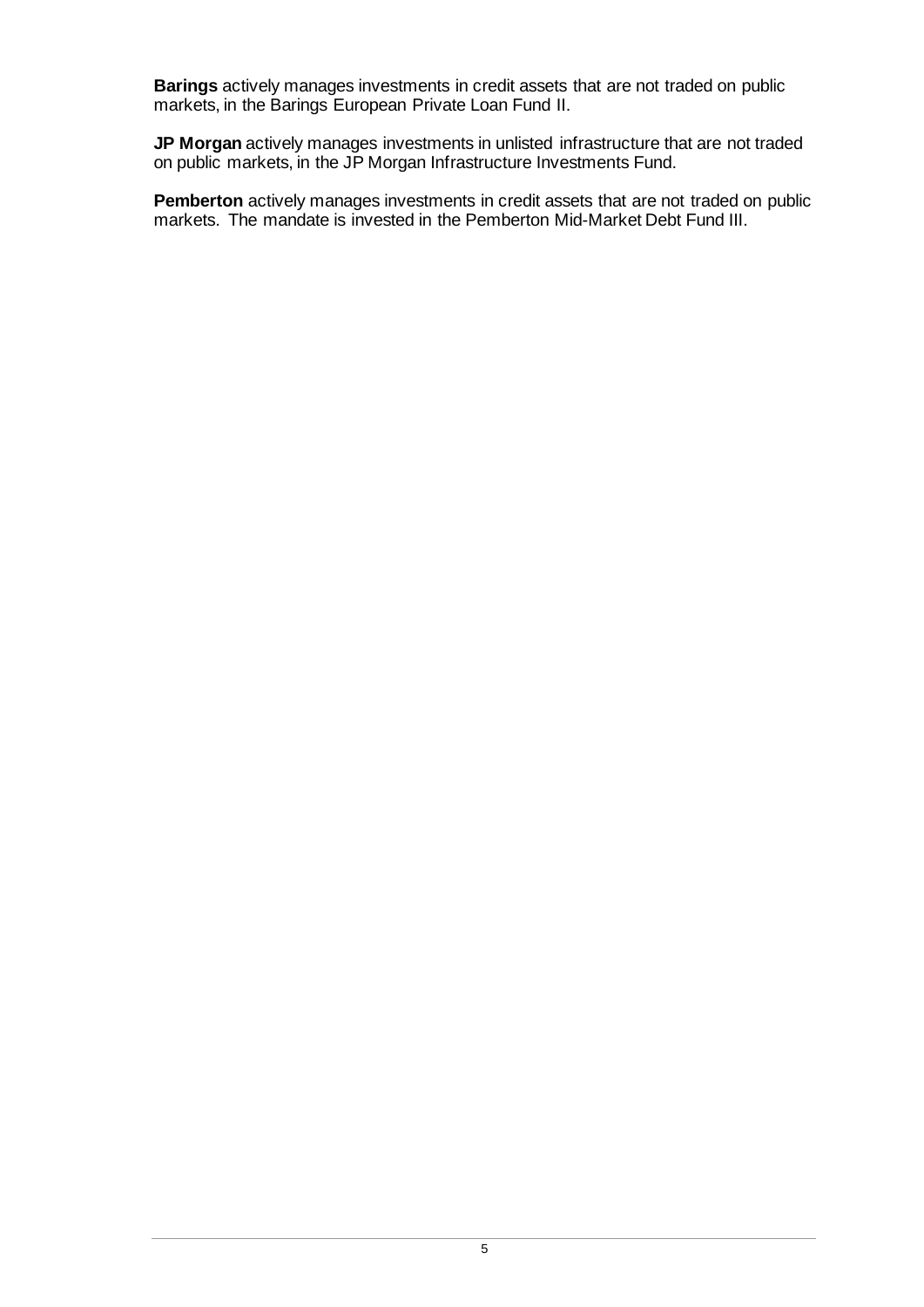### Investment Manager Performance Targets

LGIM aims to track the respective benchmark index for each asset class, before fees, within a target tracking error ("TTE") for two years out of three. The TTEs for each fund are detailed below:

| <b>Fund</b>                                       | <b>Benchmark Index</b>                        | TTE<br>±% |
|---------------------------------------------------|-----------------------------------------------|-----------|
| UK Equity (5% Capped) Passive                     | FTSE All Share (5% Capped)                    | 0.25      |
| North America Equity Index                        | <b>FTSE Developed North America</b>           | 0.50      |
| North America Equity Index - GBP<br>Hedged        | FTSE Developed North America - GBP<br>Hedged  | 0.50      |
| Europe (ex UK) Equity Index                       | FTSE Developed Europe (ex UK)                 | 0.50      |
| Europe (ex UK) Equity Index - GBP<br>Hedged       | FTSE Developed Europe (ex UK) - GBP<br>Hedged | 0.50      |
| Japan Equity Index                                | FTSE Japan                                    | 0.50      |
| Japan Equity Index - GBP Hedged                   | FTSE Japan - GBP Hedged                       | 0.50      |
| Asia Pacific (ex Japan) Developed<br>Equity Index | FTSE Developed Asia Pacific (ex<br>Japan)     | 0.75      |
| Global Emerging Markets Equity Index              | S&P/IFCI Composite Global Emerging<br>Markets | 1.50      |
| <b>MSCI World Minimum Volatility Index</b>        | <b>MSCI World Minimum Volatility</b>          | 0.75      |

**LGIM's** objective for the LGIM Infrastructure Equity MFG Fund is to provide diversified exposure to global listed infrastructure investments by producing a return broadly comparable to the FTSE MFG Core Infrastructure Index. There is no target tracking error.

The objective of the LGIM Matching Core Real Long Duration Fund is to track the Markit iBoxx Real Long Index and the objective of the LGIM Matching Core Fixed Long Duration Fund is to track the Markit iBoxx Fixed Long Index.

**M&G** has a performance objective for the Alpha Opportunities Fund which is a target return of one month LIBOR +3-5% p.a., gross of fees over a cycle. The target for the Total Return Credit Investment Fund is the same.

**RLAM** has a performance objective which is to outperform its benchmark (Markit iBoxx GBP Non Gilts index) by 0.50%% p.a. on a rolling 3-year basis, net of fees.

**Barings European Private Loan Fund II** targets a return net of fees of 7.0% to 8.0% p.a. in GBP terms.

**JP Morgan Infrastructure Investments Fund** targets a return net of fees of 8.0% to 12.0% p.a.

**Pemberton Mid-Market Debt Fund III** targets a return net of fees of 7.1% to 7.6% p.a. in GBP terms.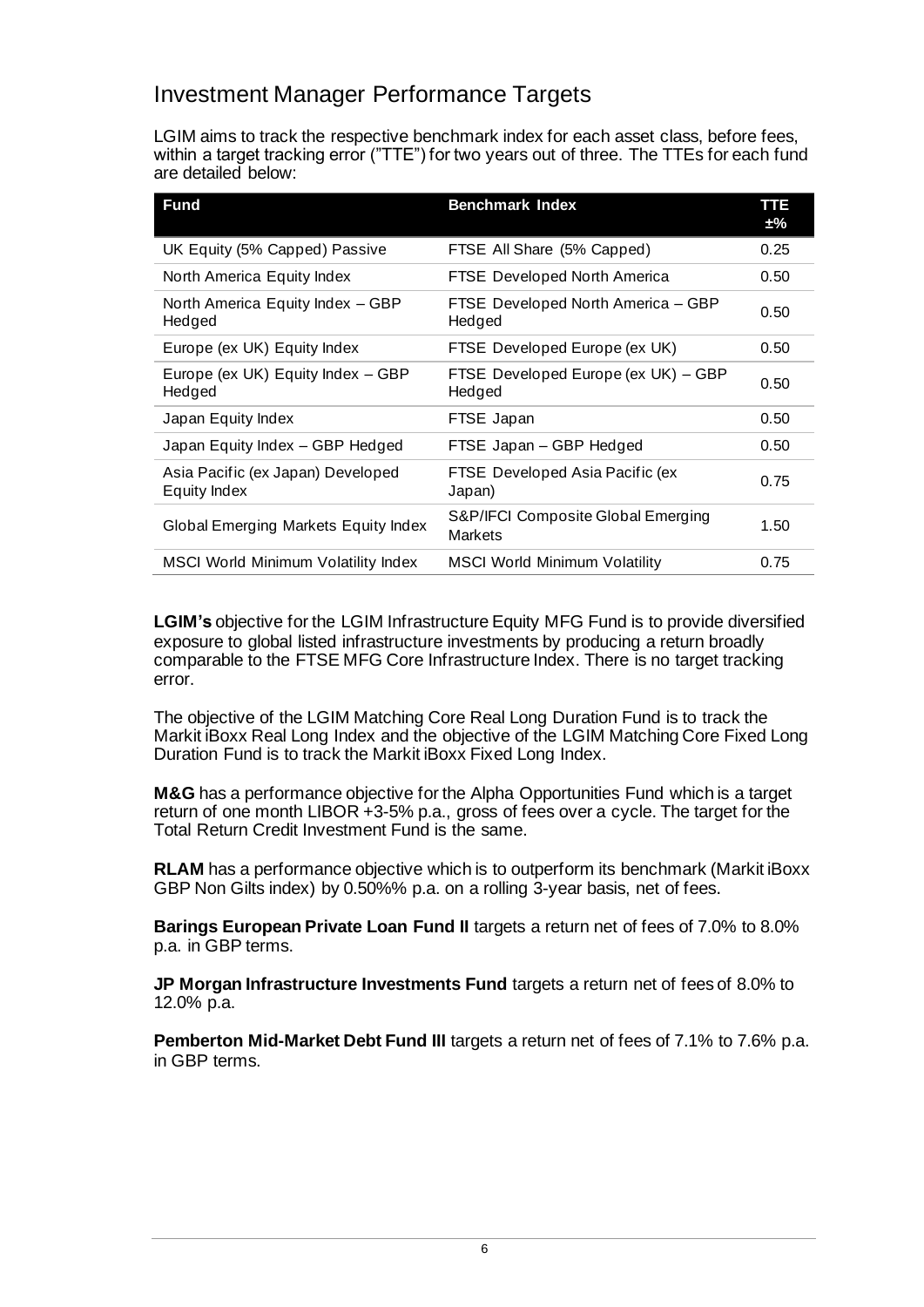## **Fees**

### **Investment manager fees**

| <b>Manager</b>    | <b>Fund</b>                                        | <b>AMC</b>                                                                                                                                                               |
|-------------------|----------------------------------------------------|--------------------------------------------------------------------------------------------------------------------------------------------------------------------------|
|                   |                                                    | % p.a.                                                                                                                                                                   |
| LGIM <sup>1</sup> | UK Equity (5% Capped) Passive                      | 0.11 for the first £10m; 0.085 for the<br>next £10m; 0.07 for the next £30m;<br>0.06 for the balance over £50m                                                           |
|                   | North America Equity Index                         | 0.20 for the first £1m; 0.175 for the<br>next £1.5m; 0.15 for the next £7.5m;<br>0.125 for the next £20m; 0.10 for the<br>£20m; 0.08 for the balance over £50m           |
|                   | North America Equity Index -<br><b>GBP Hedged</b>  | 0.225 for the first £1m; 0.20 for the<br>next £1.5m; 0.175 for the next £7.5m;<br>0.15 for the next £20m; 0.125 for the<br>next £20m; 0.105 for the balance over<br>£50m |
|                   | Europe (ex UK) Equity Index                        | 0.25 for the first £1m; 0.225 for the<br>next £1.5m; 0.20 for the next £7.5m;<br>0.175 for the next £20m; 0.15 for the<br>next £20m; 0.125 for the balance over<br>£50m  |
|                   | Europe (ex UK) Equity Index -<br><b>GBP</b> Hedged | 0.275 for the first £1m; 0.25 for the<br>next £1.5m; 0.225 for the next £7.5m;<br>0.20 for the next £20m; 0.175 for the<br>next £20m; 0.15 for the balance over<br>£50m  |
|                   | Japan Equity Index                                 | 0.225 for the first £1m; 0.20 for the<br>next £1.5m; 0.175 for the next £7.5m;<br>0.15 for the next £20m; 0.125 for the<br>next £20m; 0.10 for the balance over<br>£50m  |
|                   | Japan Equity Index - GBP<br>Hedged                 | 0.25 for the first £1m; 0.225 for the<br>next £1.5m; 0.20 for the next £7.5m;<br>0.175 for the next £20m; 0.15 for the<br>next £20m; 0.125 for the balance over<br>£50m  |
|                   | Asia Pacific (ex Japan)<br>Developed Equity Index  | 0.275 for the first £1m; 0.25 for the<br>next £1.5m; 0.225 for the next £7.5m;<br>0.20 for the next £20m; 0.175 for the<br>next £20m; 0.15 for the balance over<br>£50m  |
|                   | <b>Global Emerging Markets Equity</b><br>Index     | 0.45 for the first £5m; 0.35 for the next<br>£5m; 0.30 for balance over £10m                                                                                             |
|                   | <b>MSCI World Minimum Volatility</b><br>Index      | 0.25 for the first £5m; 0.225 for the<br>next £10m; 0.20 for the next £35m;<br>0.175 for the balance over £50m                                                           |
|                   | Infrastructure Equity MFG - GBP<br>Hedged          | 0.560 for all investments                                                                                                                                                |
|                   | LDI - Matching Core Fixed Long                     | 0.24 for the first £25m; 0.17 for the<br>balance over £25m                                                                                                               |
|                   | LDI - Matching Core Real Long                      | 0.24 for the first £25m; 0.17 for the<br>balance over £25m                                                                                                               |
|                   | <b>Sterling Liquidity Fund</b>                     | 0.125 for the first £5m; 0.10 for the<br>next £5m; 0.075 for the next £20m;<br>0.05 for the balance over £30m                                                            |
| M&G               | <b>Alpha Opportunities</b>                         | 0.350                                                                                                                                                                    |
|                   | <b>Total Return Credit Investment</b>              | 0.450                                                                                                                                                                    |